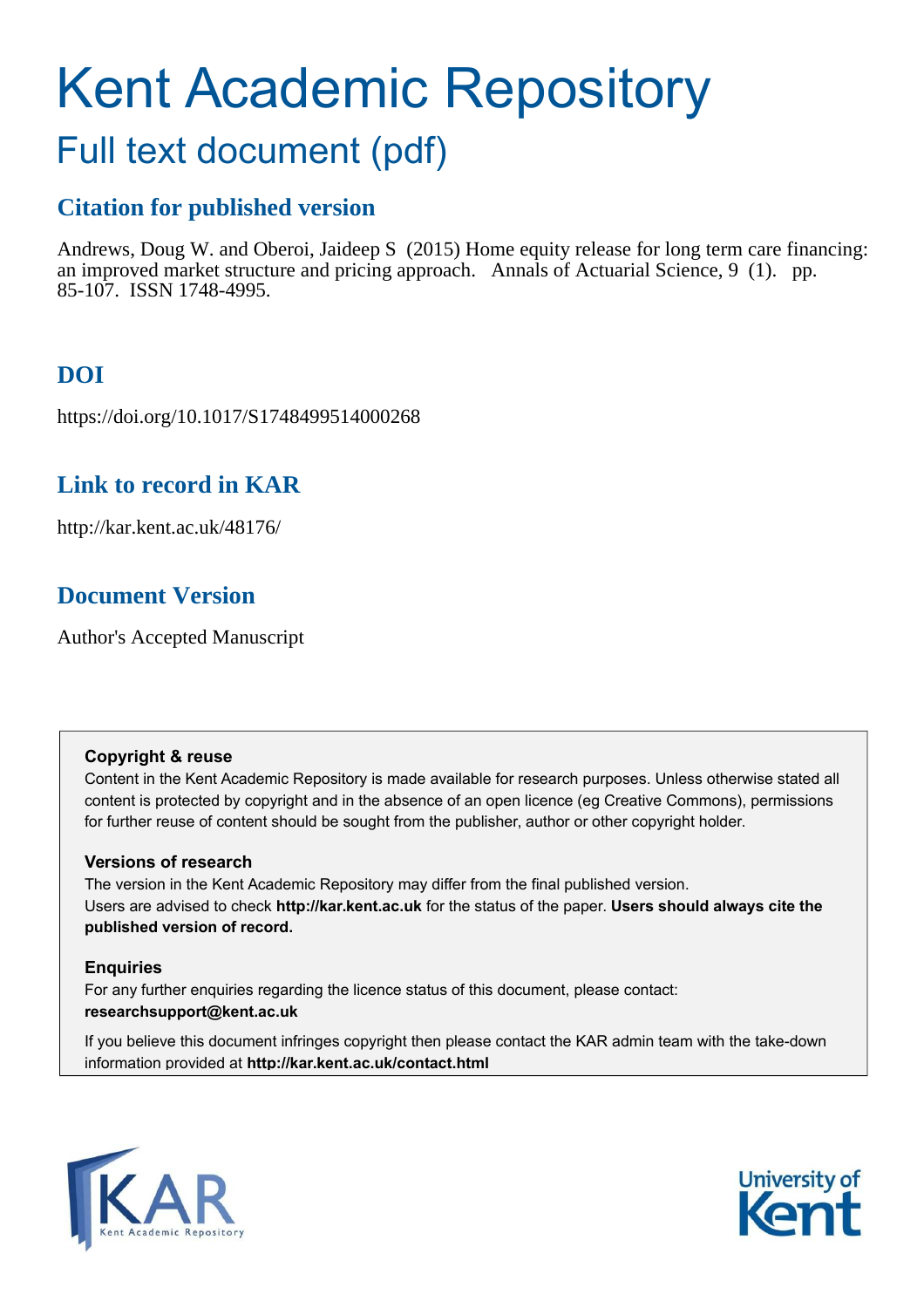Home equity release for long term care financing: an improved market structure and pricing approach

Doug Andrews Department of Statistics and Actuarial Science, University of Waterloo

&

Jaideep Oberoi\* School of Mathematics, Statistics and Actuarial Science, University of Kent

#### **Abstract**

*Home equity release products have been promoted as a potential solution to residential long term care costs for the elderly. Unexpectedly low utilization of home equity release loans has prompted efforts to better model and price the No-Negative-Equity-Guarantee (NNEG) built into the contracts, but loan rates are still widely perceived by homeowners as being unattractive.. We propose the introduction of a new adjustable rate loan based on a regional house price index, with the NNEG being borne by a specially created intermediary. The proposed approach allows us to directly address and separately price the basis risk between individual house price returns and index returns. Additionally, it offers the opportunity to create securities based on residential real estate that would be attractive to a wider class of investors. The alternative risk-sharing mechanism creates a more transparent and simple pricing structure for the loans. We then use house sales data to demonstrate the approach. We find in our sample that it would be possible to make higher loans than seen in previous literature using standard roll-up contracts. In the most favourable scenario for our simulations, the maximum loan is 89 per cent of the appraised home value if the loan is advanced as a lump sum and 95 per cent if the loan is advanced in instalments.* 

#### **Keywords**

Home equity release; Long term care financing; No-negative-equity-guarantee; Adjustable rate loan; Securitization; House price index; Basis risk

*\**Correspondence to: Jaideep Oberoi, School of Mathematics, Statistics and Actuarial Science, University of Kent, Canterbury, CT2 7NF, UK. Email: j.s.oberoi@kent.ac.uk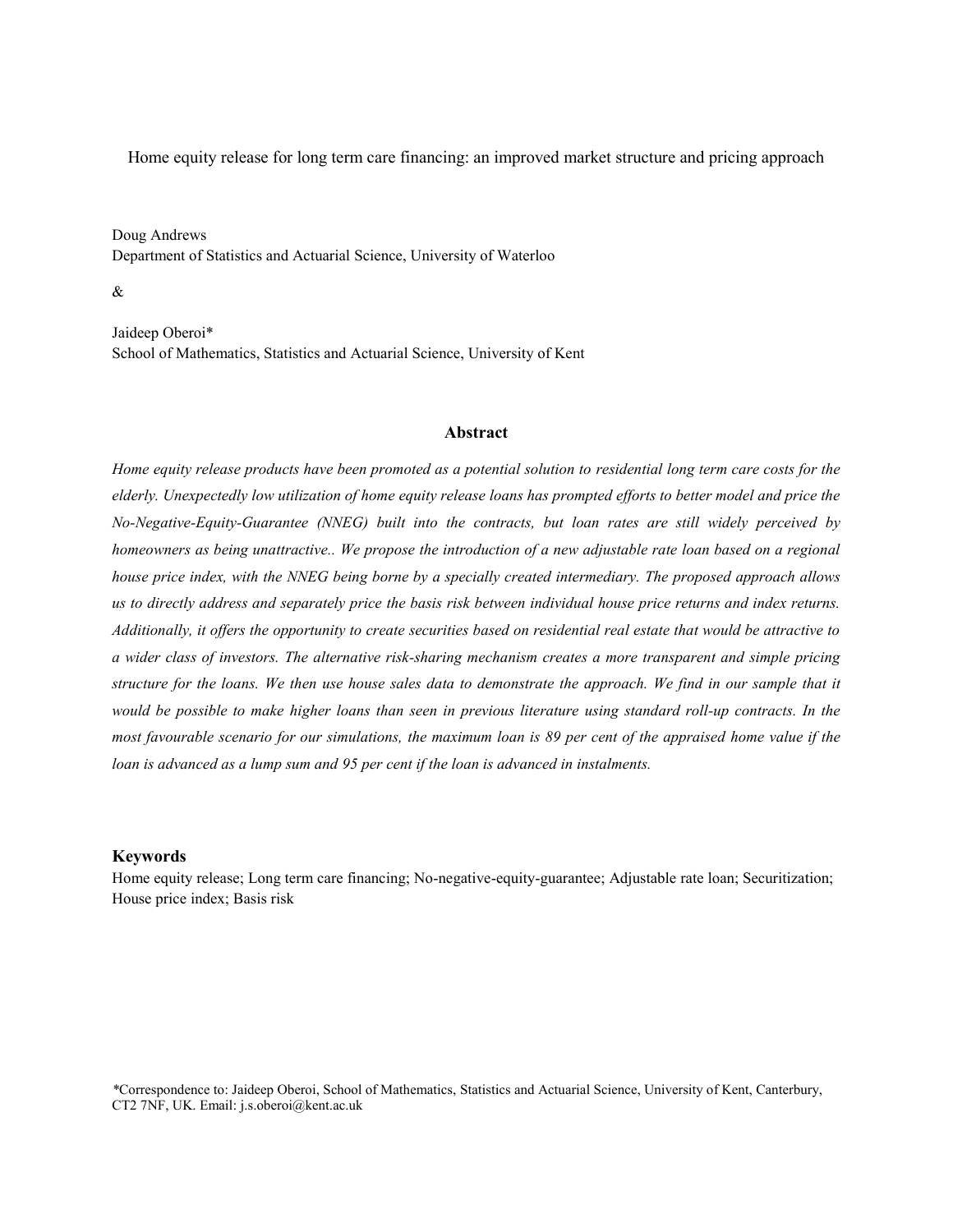#### **1. Introduction**

In many countries, home equity represents a substantial portion of the net worth of the population over age 55. Many members of this older age cohort will be required to fund their own care costs at a level exceeding their incomes. As a result, it will become more necessary for them to access the equity in their home. A standard method to do this is to sell the home, but this raises the question of where the individuals will reside. Related considerations arise as to whether it is preferable to rent or downsize, remain in the same neighbourhood or relocate. Further there are logistical issues regarding moving, discarding, selling or otherwise disposing of property and the transaction costs that might be incurred. For many, there appears to be a desire to remain in the home, which may generate a "possession value" that is greater than the market value on sale. To accommodate the combined desires of providing access to home equity and enabling the homeowners to remain in their homes, home equity release (HER) products have been developed.

The usefulness of HER in old age has been long recognised e.g., see Leather (1990). Recently, more attention is being paid to the potential for HER to assist in funding long term care (see e.g. Andrews, 2009, 2012; Dilnot *et al*., 2011; Hancock, 2000; NIHE, 2010). However, the take-up on these products in the United Kingdom, Canada and the United States has been very limited. In this paper we describe a proposal for a competitive market framework that would help unlock housing wealth, with the specific objective of providing funds for the care expenses of an aging population while allowing them the option to age in place. We show with the help of house price data how this structure leads to a potentially more efficient risk-sharing mechanism, and to a more transparent pricing model.

Many of the HER loans (sometimes on account of legislation) contain a provision often referred to as the No-Negative-Equity-Guarantee (NNEG). This provision implies that if the value of the home is less than the value of the outstanding loan, there is no further obligation to repay the loan (beyond the funds received on home sale). In the United Kingdom, the NNEG is a requirement of the Equity Release Council, the main industry body in the HER sector. Various authors have suggested, based on surveyed perceptions (Overton, 2010) or pricing models (Hosty *et al*., 2008; Li *et al*., 2010), that the typical price charged for the HER loans when the NNEG is present makes the loan unattractive to the borrower and explains, at least in part, why take-up of such products has been low.

Hosty *et al*. (2008), Ji *et al*. (2012), and Li *et al*. (2010) have developed models to price the NNEG that produce prices considerably less than those implied from rates available in the market. These pricing approaches must simultaneously model several sources of risk such as interest rate risk, house price risk, and longevity risk. Furthermore, the models are estimated based on average house price returns rather than individual house prices, and they either ignore or do not directly evaluate the basis risk between an index and individual house price returns. From the lender's perspective, the longevity risk built into the NNEG makes it necessary to exercise prudence in the size of the loan relative to the house value. As a result, the debate remains open on the necessary level of conservatism in determining the proportion of home value that may be offered as a loan.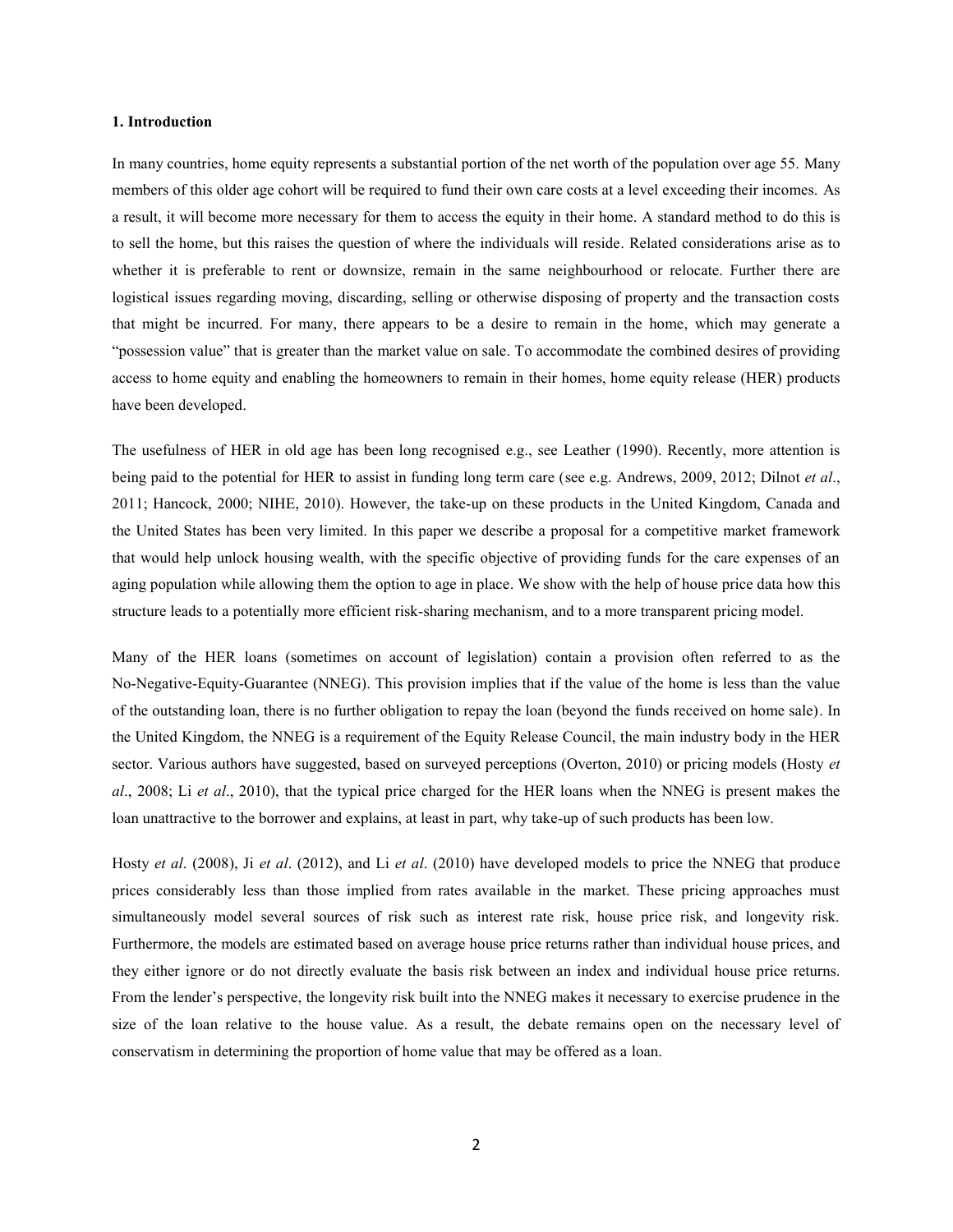We develop a twofold approach to this problem: we present a more transparent pricing structure that takes into account the known risks, while attempting to benefit from opportunities for efficient risk allocation. We also demonstrate this approach using individual house price data unlike existing models that are based on average returns.

The first element is the social aspect of funding the Long Term Care (LTC) expenses of retired individuals. Andrews (2009, 2012) has suggested that the NNEG risk is more suitably borne by the state through an agency or through a Public-Private Partnership (PPP). He suggests that if the PPP holds the NNEG risk, the remaining loan would become a relatively standard mortgage product with an uncertain exit date. Further, the PPP may lay off part of the longevity risk by entering into swap contracts with interested counterparties.

In this paper, we propose a specific structure for HER loans that involves a securitization and a new form of loan to be offered to homeowners, at an adjustable rate based on the regional house price index (HPI). The use of HPI based mortgages to alleviate basis risk was first proposed by Shiller and Weiss (2000). Our proposal involves the establishment of a centralized system that supports efficient sharing of risks and a transparent method for pricing HER loans. These objectives are achieved by independently pricing the NNEG consisting of basis and longevity risk, while offering HPI linked securities backed by physical homes. It is important to note that both elements work together more effectively than in isolation. For instance, the United States has a mechanism for providing NNEG insurance via an agency, but this has not been sufficient to increase the take up of loans due to limitations of pricing the long term fixed rate contracts.

Currently, most loans are offered as fixed-rate roll-up mortgages, whereby a fixed rate of interest is accumulated in the mortgage until the contract is settled. Long term variations in housing prices are sometimes characterized as very slowly reverting to a mean trend, so a fixed rate loan presents a further element of risk relative to house price growth. Recent literature has focussed on modelling the dynamics of index-level returns. For instance, Li *et al.* (2010) fit an ARMA-GARCH model to monthly returns on the Nationwide Index of house prices, and formulate a pricing model for the NNEG as a put option based on the estimated dynamic. By unbundling the loan into an NNEG and a floating rate loan, it would be possible to have more competitive pricing due to improved risk-sharing implications over longer time horizons.

In determining the pricing of the relative portions and demonstrating the advantages of this approach, we focus on the risk that price changes for individual houses are less than the changes in an HPI. This basis risk is a significant element of HER loan risk that has not been explicitly accounted for in previous work on pricing the NNEG. We argue that unbundling and quantifying this risk leads to greater efficiency in risk allocation. We also document a term structure in this risk and account for it in our pricing strategy.

Using a data sample from Kent County in England, we provide a more accurate estimate of the costs involved if the NNEG were provided by a PPP, based on available data. The premium for the NNEG helps determine the maximum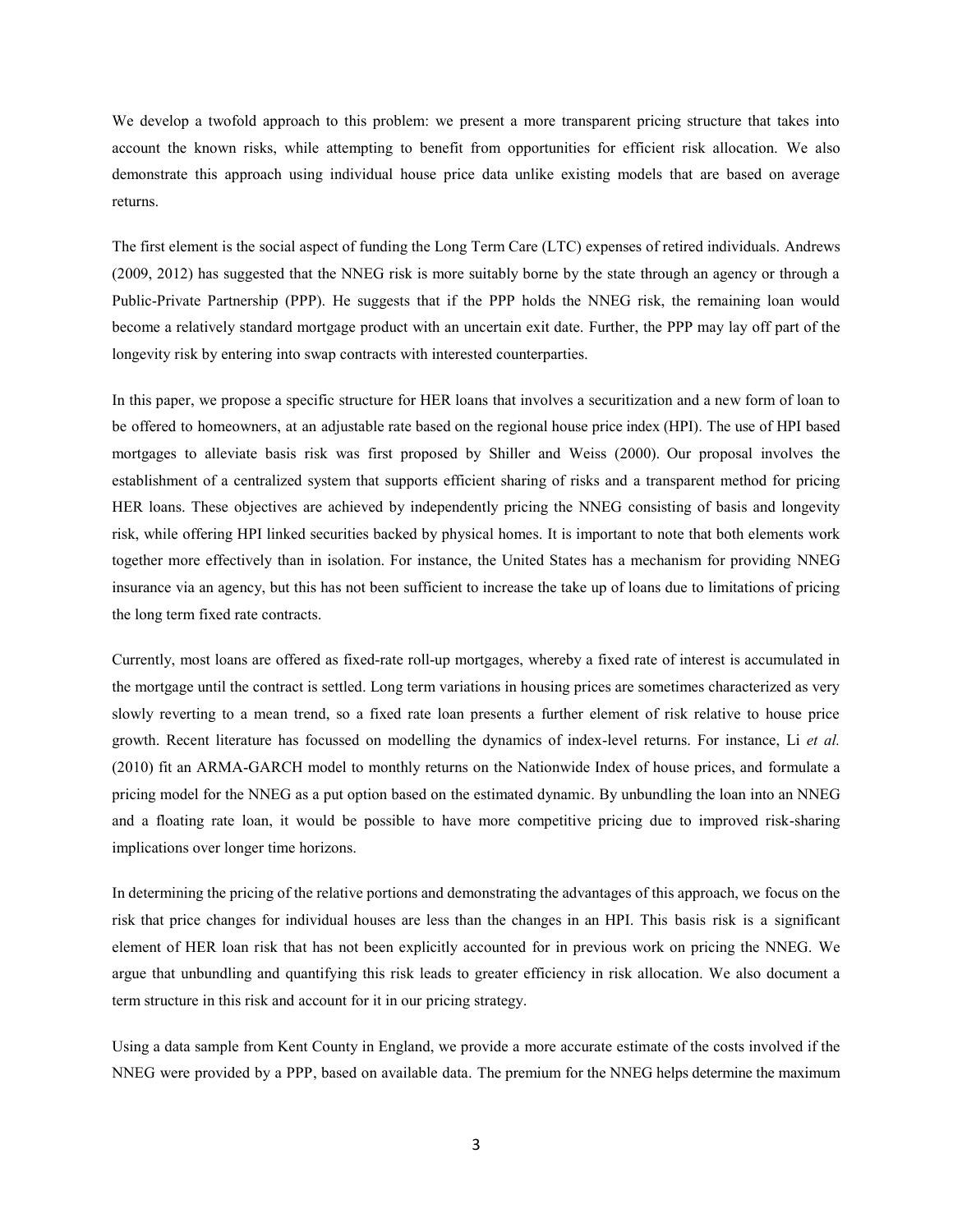permitted loan relative to the house valuation. Overall, our structure offers the potential for significantly raising the proportion of house value available to the elderly seeking to cover residential care costs.

Our structuring and data work also offer some additional benefits with respect to the current state of the market and the NNEG pricing approach. With respect to the data, our use of the Land Registry's HPI, which is a repeat-sales index based on all recorded transactions, reduces the bias that arises from using a particular mortgage provider's price  $index<sup>1</sup>$ 

With respect to the investment market, we have proposed the creation of a security that would offer investors exposure to regional residential real estate prices. Given the significant variation over time of the regional distribution of house price changes (Dorling and Cornford, 1995), such securities would serve to fill an important gap in the portfolios of several investors, especially pension funds interested in long term real estate exposures. As these securities would be backed by actual homes, they could aid in a more efficient determination of prices by complementing the derivative contracts. The derivatives markets in residential real estate are still relatively limited compared to those for other assets such as equity and commodities. The absence of liquid and transparently structured securities backed by real estate implies that pricing models for derivatives, even those with linear payoffs, are complex and challenging to implement. $2$ 

It may be important to broaden the base of possible investors. Currently the maturity profile of HER suits the liability matching requirements of insurers and specialized investors, who are the main lenders under HER schemes.<sup>3</sup> However, the diversification potential of housing equity investments can be accessed by a wider investor base under the proposed scheme, helping alleviate any potential constraints on supply of funds.

The rest of the paper proceeds as follows. In the next section we describe the proposed structure for the HER product and related market arrangements. We present the methodology and data in Section 3, and our results in Section 4. Section 5 discusses an extension of the structure, with a further possibility to reallocate risks. The final section identifies some areas for future research and concludes.

#### **2. An Alternative HER Product and its Pricing**

 $\overline{a}$ 

The structure we propose involves a central intermediary, ideally in the form of a PPP. The PPP would receive applications from home owners in need of funds to finance LTC while living in their home (i.e. aging in place). The applicants may not require institutional LTC at the time of application, but may require funds for residential care or

<sup>1</sup> The advantages of repeat-sales indices are widely known (Bailey *et al*. 1963; Case and Shiller 1987, 1989). For more information on the construction of the index, see Calnea Analytics (2007).

<sup>&</sup>lt;sup>2</sup> Fabozzi *et al.* (2012), for instance, rely on the assumption that the market price of risk is known.

<sup>&</sup>lt;sup>3</sup> We thank a referee for pointing out that reduced annuity sales under new pension regulations in the UK may lower demand for HER assets among insurers.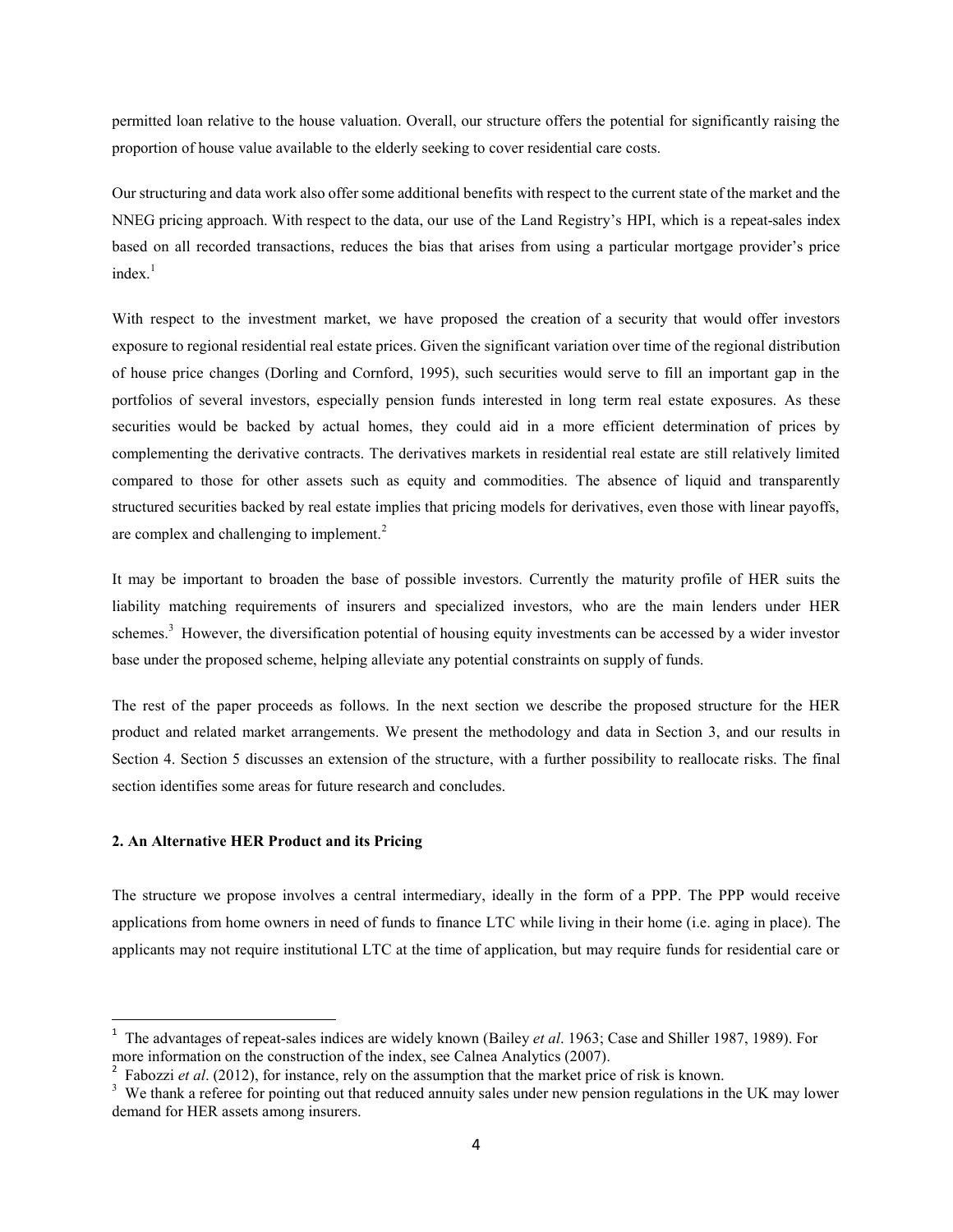to modify the home to make it more accommodating to the applicant's needs and mobility. In our simulations, we assume that the borrowers are a couple aged 65, with one partner requiring care and the other healthy.

Andrews (2012) has stated several reasons that the PPP structure is desirable. The loan would include a NNEG provision. The state may be better placed to bear this risk and may also be able to use some of the homes acquired for social housing. The PPP structure provides a vehicle for the state to pass some of the risk to the private sector through a residual account, and to enhance the attractiveness and availability of the HER product.

The PPP would process the applications, which would include an appraisal of the home, a determination of the amount of equity, an assessment of its prospects for house price inflation in line with an established HPI, and an underwriting of the mortality and morbidity (i.e., the LTC risk that will affect the time of sale of the home and the cessation of the loan). The PPP would then specify the maximum loan amount and the loan rate basis. Once the PPP carries out an evaluation of the NNEG, it screens investors to get the best terms for the borrower. We label the initial value of the house as  $V_0$ , and the NNEG premium as  $c$ .

The investors forward the loan funds, and then the loan accumulates interest and an NNEG premium until the exit date. The interest consists of the floating rate basis, plus an annual charge *m.* This annual charge is designed to cover both an administrative fee for the PPP, and a fee representing administrative expense for the lender along with the 'income component' of housing returns. The administration charge for the PPP is in respect of loan application, initiation, and underwriting and on-going inspection and maintenance of the property. As the HPI reflects average capital growth in house prices, the loan must also include a charge representing the income generated by residential real estate investment (based on standard no-arbitrage arguments). Given the potential liquidity and lower transaction cost of the securities when managed through the proposed structure, we argue this charge should be bounded from above by the net rental yield (after ownership, maintenance, vacancy period expenses, and rental management costs). This charge would be determined by the market, and thus we allow for a range of values in our simulation below.

Exit from the contract is assumed to occur when the homeowners move out due to a change in their circumstances, as specified in the methodology section below. At the time of exit, investors are repaid based on the accrued loan (minus the PPP's administrative fee), while the NNEG charge is retained by the PPP. Thus, the total return to the investor is the sum of the floating and fixed parts, and may be negative if the HPI falls below the accumulated fixed charge. While this is similar to an equity investment in housing, it would presumably outperform such an investment if rents fall in line with HPI. The roles of the various parties are described in Figure 1 and the associated cash flows are in Figure 2. This versatile structure does not preclude other forms of securitization, such as the initiation and bundling of loans by a PPP, as long as the valuation parameters are agreed in advance.

The standard HER loan, referred to as a roll-up mortgage, is based on a fixed interest rate. Instead, we consider writing the loan on an adjustable rate, i.e., floating rate based on the rate of return on the regional HPI. We argue that this allows for a more efficient pricing approach as it does away with a major problem of predicting long-term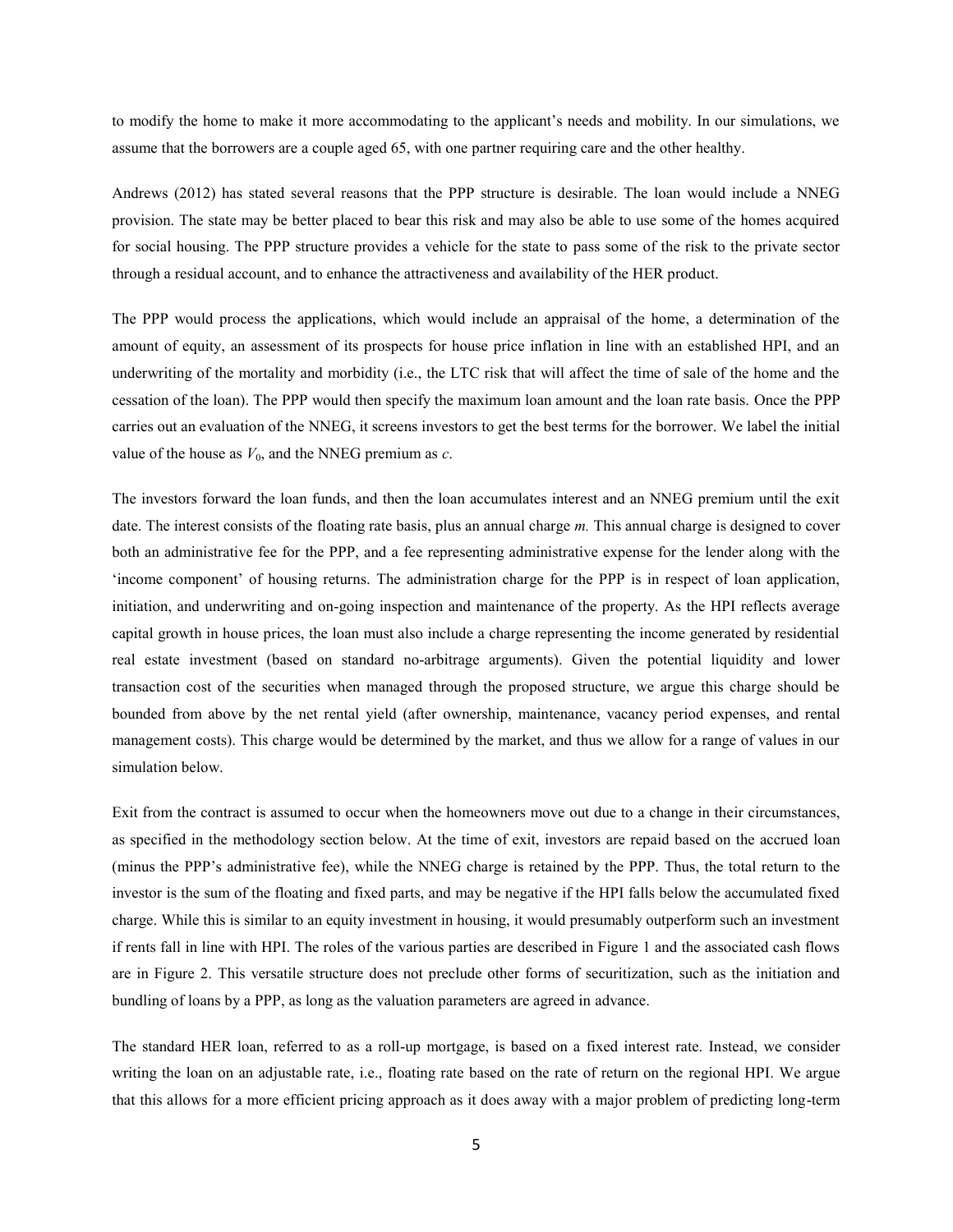real estate price movements. Also, Shiller and Weiss (2000) suggest that providing an incentive to the homeowner-borrower to maintain the property may reduce the "moral hazard" problem and result in better performing loans. This adjustable rate approach maintains the interest of the homeowner-borrower in the on-going pricing of the loan, which may result in greater attention to property maintenance resulting in improved loan performance and a lower NNEG charge. Finally, the resulting creation of securities that is based on average regional house price appreciation would be attractive to several investor classes.





One explanation for observed conservatism in pricing HER loans is that price appreciation of a particular property may be difficult to predict. Although HPI may increase in a way that is readily modelled, a particular house may not keep pace with HPI. In previous papers on NNEG pricing, this source of risk has not been directly treated.<sup>4</sup> Shiller and Weiss (2000) consider that once equity has been released in the property, there may be little incentive for the residents to maintain the property; hence, reducing the asset value. Although they refer to "moral hazard", a failure to maintain the property may be due to incapacity attributable to old age or due to (fear of) lack of income. Based on an analysis of Australian data, Ong (2009) found that being 75 years of age or older lowers annual house price appreciation by 1.4 percentage points and further that being aged 75 or older lowers home improvement expenditure by over AUD 3,000 per year and is attributable to a decline in income in old age. Based on a review of American

l

<sup>&</sup>lt;sup>4</sup> Hosty *et al.* (2008) address this risk by raising the assumed volatility of returns.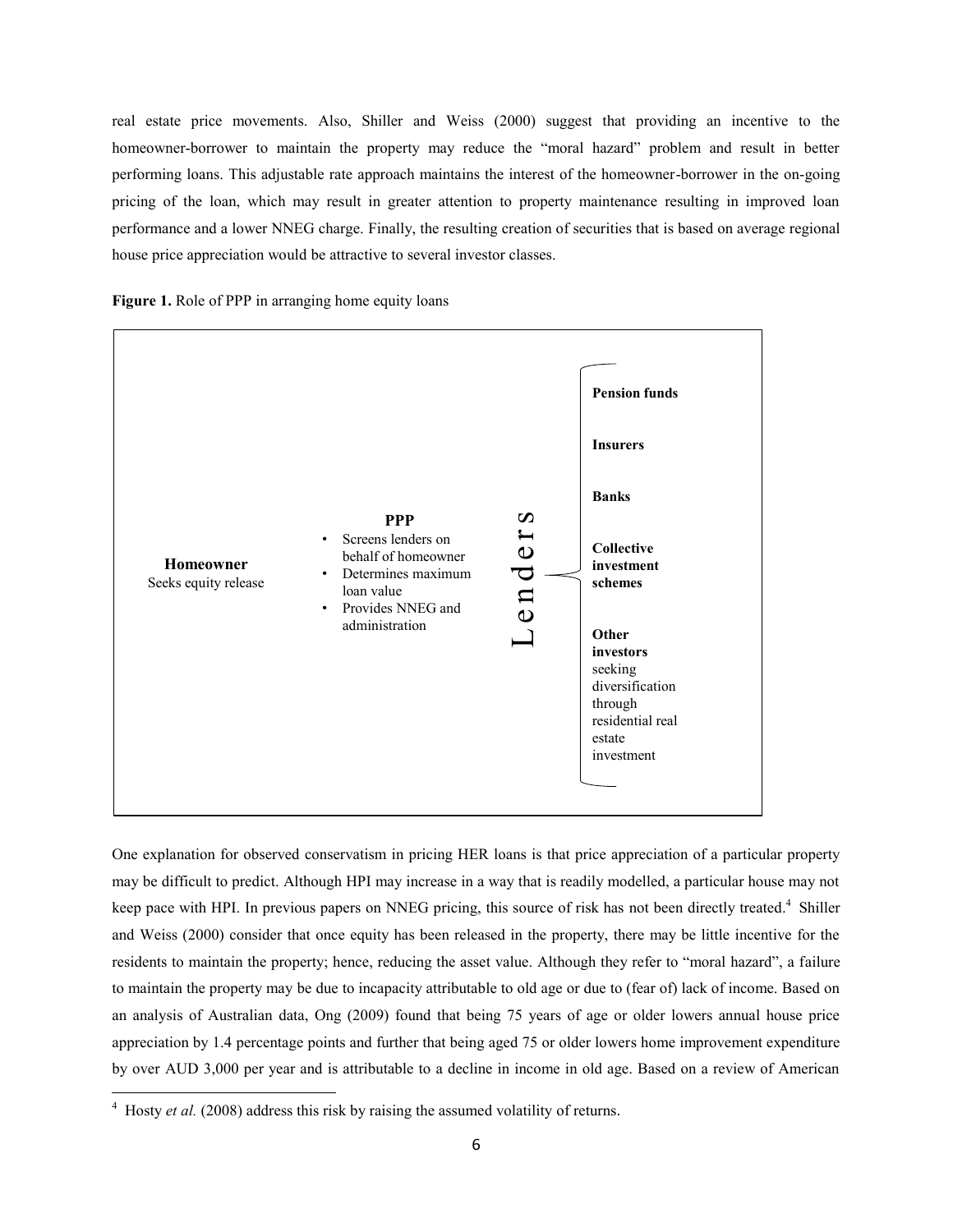Housing Survey data for the period 1985 to 2001, Davidoff (2004) observed that annual spending by homeowners 75 and older is approximately USD 270 less on routine home maintenance and USD 1,100 less on home improvement than by younger homeowners with similar homes. He observed that older homeowners realize weaker price appreciation than younger owners of similar homes in the same markets over identical horizons by approximately three per cent per year. These arguments support a role for the PPP in regular inspection and maintenance of the property, and justify the inclusion of a small administrative fee. We envision regular (perhaps annual) inspections of the property and a contractual agreement that the residents maintain the property to some (minimum) standard.

#### **Figure 2.** Cash flows associated with the proposed structure

This figure explains the structure of the financing arrangement. The entire loan of *L*0 is realised from the lender, and advanced to the homeowner by the PPP at initiation (the right hand side leg). The homeowner pays the PPP the minimum of the home value at exit  $V_{Ht}$  and the value of the loan determined by the change in *HPI*, the NNEG charge  $c$  and the 'income' charge  $m$ , which is determined by the market so that  $L_0$  is the discounted market value of the expected cash flow to the lender  $(S)$  at time of exit  $\tau$ . The PPP pays *S* to the lender at  $\tau$ .

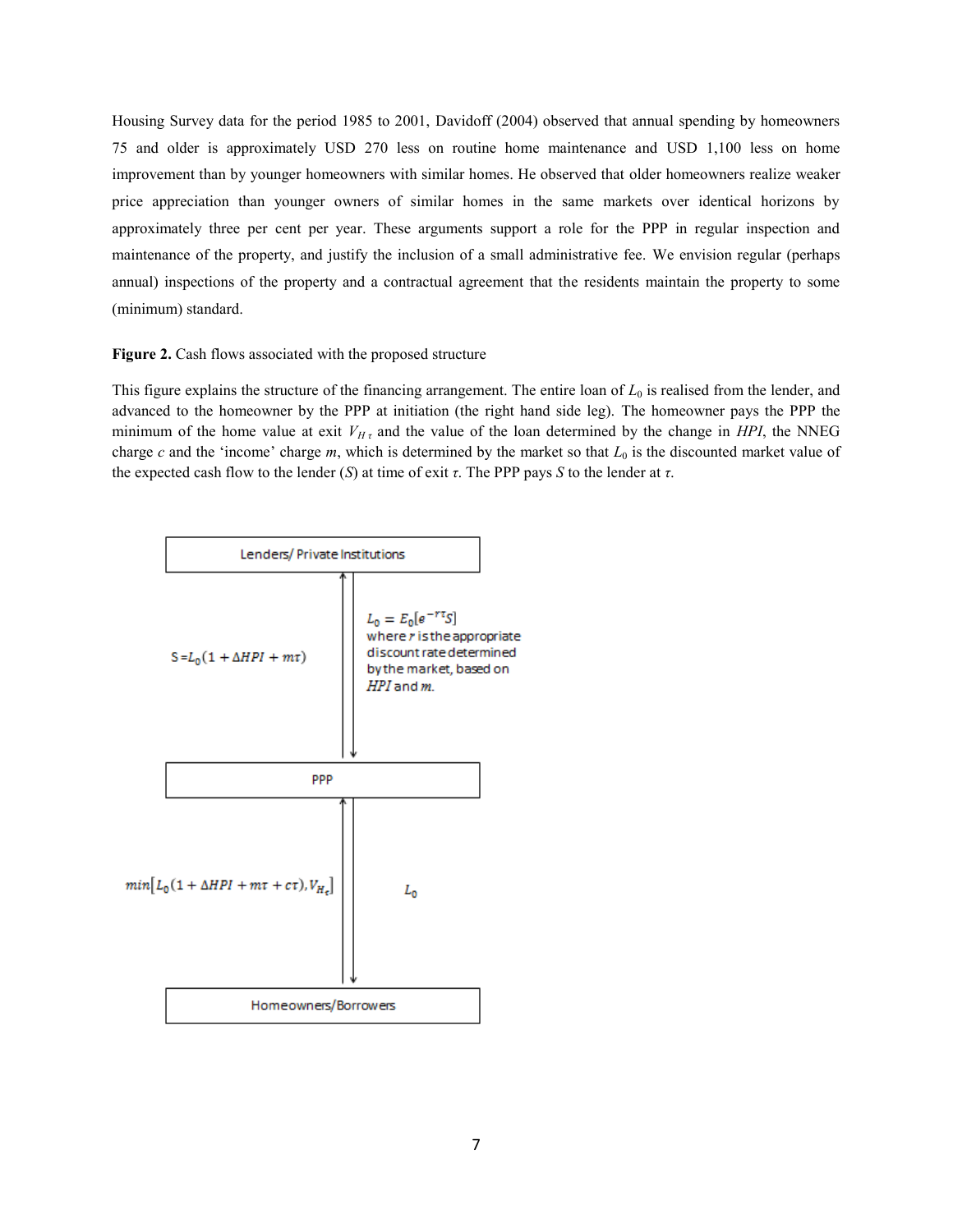Overall, we argue that we are presenting a more efficient allocation for society as a whole because it gives investors the possibility of equity-like exposure to residential real estate without the hassles of ownership, while it offers borrowers the access to necessary funds without the loss of 'possession value'. While the latter objective is met by any HER product, the joint achievement of the two objectives at lower cost suggests the existence of an economic surplus that would be of interest to policymakers.

#### **3. Methodology and Data**

In this section, we describe in detail the methodology and data used.

#### **3.1 Model and Simulation Setup**

Let *H* be the reference HPI, and let the annualized return on *H* be  $\bar{h}$ . The investors thus expect to receive  $\bar{h}$  + *m* on the loan  $(L_0)$ . The NNEG charge *c* must then account for the fact that individual borrower house price inflation  $(h_i)$ may not match  $\bar{h}$ . If the value of the loan exceeds the price of the house on exit, the PPP is responsible for the difference. The value of the securities would also depend on the actual time of exit  $\tau$ . Due to the nature of this contract (i.e. for financing LTC expenses at home) we can consider  $\tau$  to be independent of  $\{h_{i,t}\}_{t\geq0}$ ;  $i=1,...,N$ where *t* represents the time passed since initiation of the loan. The expected time of exit at initiation of the contract is denoted  $\tau_0$ .

The initial loan can then be written as

$$
L_{i,0} = \lambda E_0 \bigg[ V_{i,\tau_0} \exp \bigg( - \int_{t=0}^{\tau_0} (\bar{h}_t + m + c) dt \bigg) \bigg]
$$

where  $\lambda \in (0,1]$  is a policy based proportion and  $V_i$  refers to the value of the home. We will henceforth assume that  $\lambda$  is 1 – note that this would imply the highest value for *c*. Note also that the "moral hazard" argument of Shiller and Weiss (2000) and their recommendation to use an index as a reference rate for the loan has the additional requirement the borrower must still have sufficient equity in the house, suggesting that  $\lambda < 1$  would then be more appropriate. However, we have assumed the administration fee and related provisions would substitute as an alleviation mechanism. The entire value of the loan  $L_{i,0}$  is realised from investors, and thus  $S_{i,0} = L_{i,0}$ .

At exit  $\tau$  the PPP receives  $\min[L_{i,0} \exp\left(\int_{t=0}^{\tau} (\bar{h}_t + m + c) dt\right) V_{i,\tau}],$  $\min_{t \to 0} L_{i,0} \exp\left(\int_{t=0}^{t} (h_t + m + c) dt\right) V_{i,\tau}$ , which is the lesser of the accrued loan and the value of the house. In turn, the PPP must pay the investors  $S_{i,\tau} = S_{i,0} \exp\left(\int_{t=0}^{\tau} (h_t + m) dt\right)$  less the administration charge. In our simulations below, we assume this administration charge to be 20 basis points per year and add it to *m*.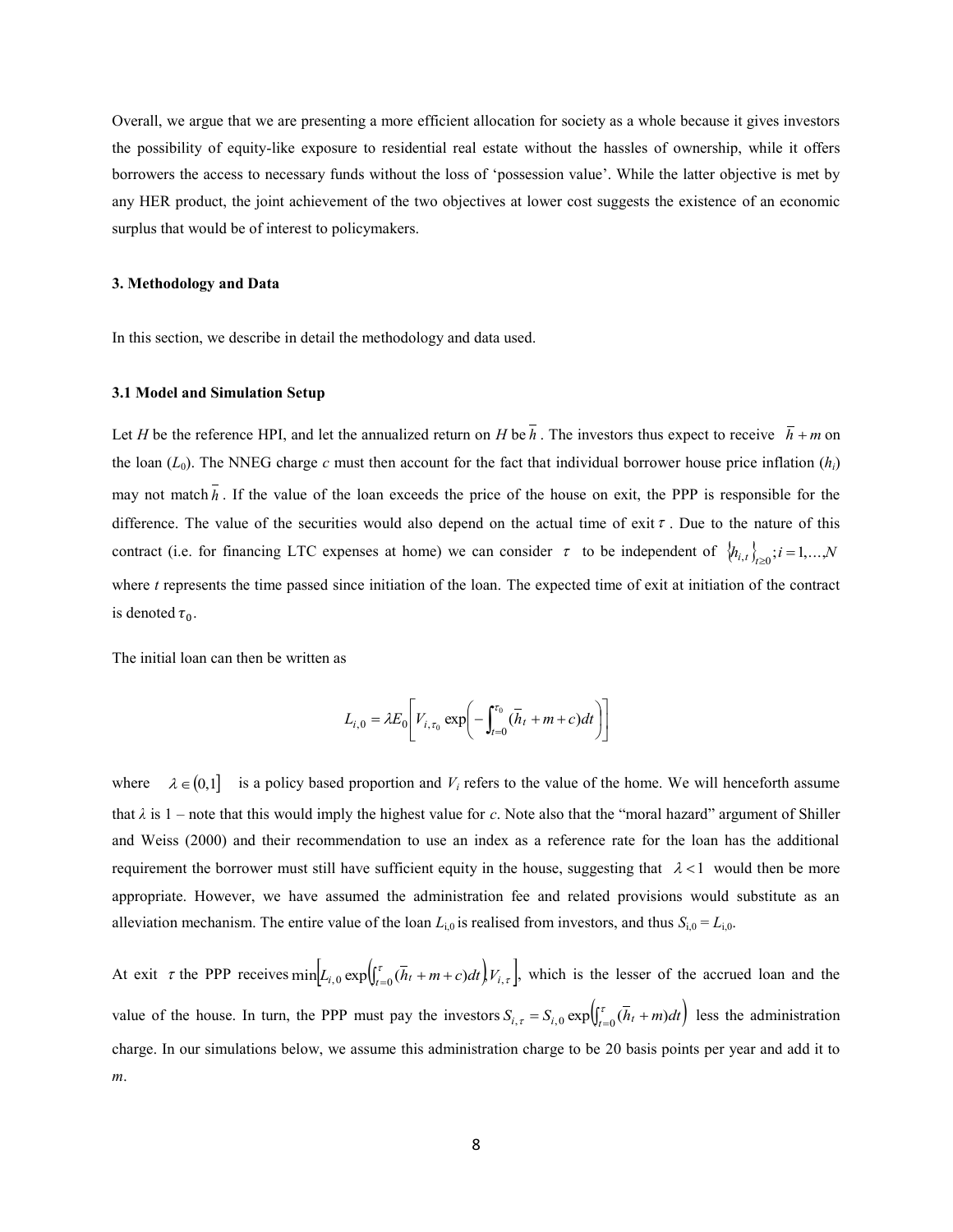The value of the property at  $\tau$  is  $V_{i\tau} = V_{i0} \exp \left[-h_{i\tau} dt\right]$ J  $\left(\int_{t_i}^{t} h_{i,t} dt\right)$ l  $V_{i,\tau} = V_{i,0} \exp\left(\int_0^{\tau} h_{i,t} dt\right)$  $\mathcal{L}_{\tau} = V_{i,0} \exp\left(\int_0^{\tau} h_{i,t} dt\right)$ . Suppose we let  $E_0 \left[ V_{i,\tau_0} \exp\left(-\int_0^{\tau_0} \overline{h}_t dt\right) \right] = V_{i,0}$ .

Then,  $L_{i,0} = V_{i,0} \exp(-(m+c)\tau_0)$ , (1)

Equation 1 determines the loan value relative to the initial house value.

We can then show that the NNEG charge should satisfy

$$
c\tau_0 \ge \frac{1}{N} \sum_i \int_0^{\tau} (\overline{h}_t - h_{i,t}) dt + m(\tau - \tau_0)
$$

This shows that the outcome for the PPP depends on  $\[\overline{h}_t - h_{i,t}\]_{t=0}^{\{r\}}\]$  and the extent to which the actual date of entry into LTC exceeds the expected date (the longevity risk).

For the simulation, our approach is to determine certain conditions under which an HER loan would continue or would result in sale of the house underlying the loan. Ji *et al*. (2012) developed a semi Markov multiple state model for reverse mortgage terminations. They consider three different modes of reverse mortgage termination: death, entrance into a LTC facility, and voluntary prepayment; and also model the event-triggered dependency between the lifetimes of a husband and wife. They discuss Markov approaches to joint-life mortality, which is relevant to reverse mortgage terminations, as the termination is frequently affected by events that happen to a couple. In this paper we follow their mortality modelling and parameterisation. We use a Gompertz mortality model  $(\mu_x = BC^x)$  parameterised according to Ji *et al*. (2011, Table 3). We follow their adjustments to mortality probabilities to reflect the "bereavement effect" associated with death of a spouse.

We further assume that applicants eligible for the HER loan through the PPP would be couples of approximately age 65 at a time when one of the couple has requirements for some form of care expenditure. We use a Markov model to estimate the likelihood of a change in status that would result in the home having to be sold and the loan repaid, in each year. Once a person requires care we do not permit the possibility of recovery. We consider the following end of year states of the healthy partner X and care-requiring partner Y:

- 1. No change in state of X and Y
- 2. X healthy, Y deceased
- 3. X requires care, Y requires care
- 4. X deceased, Y requires care
- 5. X requires care, Y deceased
- 6. X deceased, Y deceased

A change to states 3, 4, 5 or 6 would result in sale of the house and settlement of the loan. If the couple remains in state 1 the loan continues. If the transition is to state 2 we assume that the loan continues and calculate the probability that in subsequent years X will be in the states: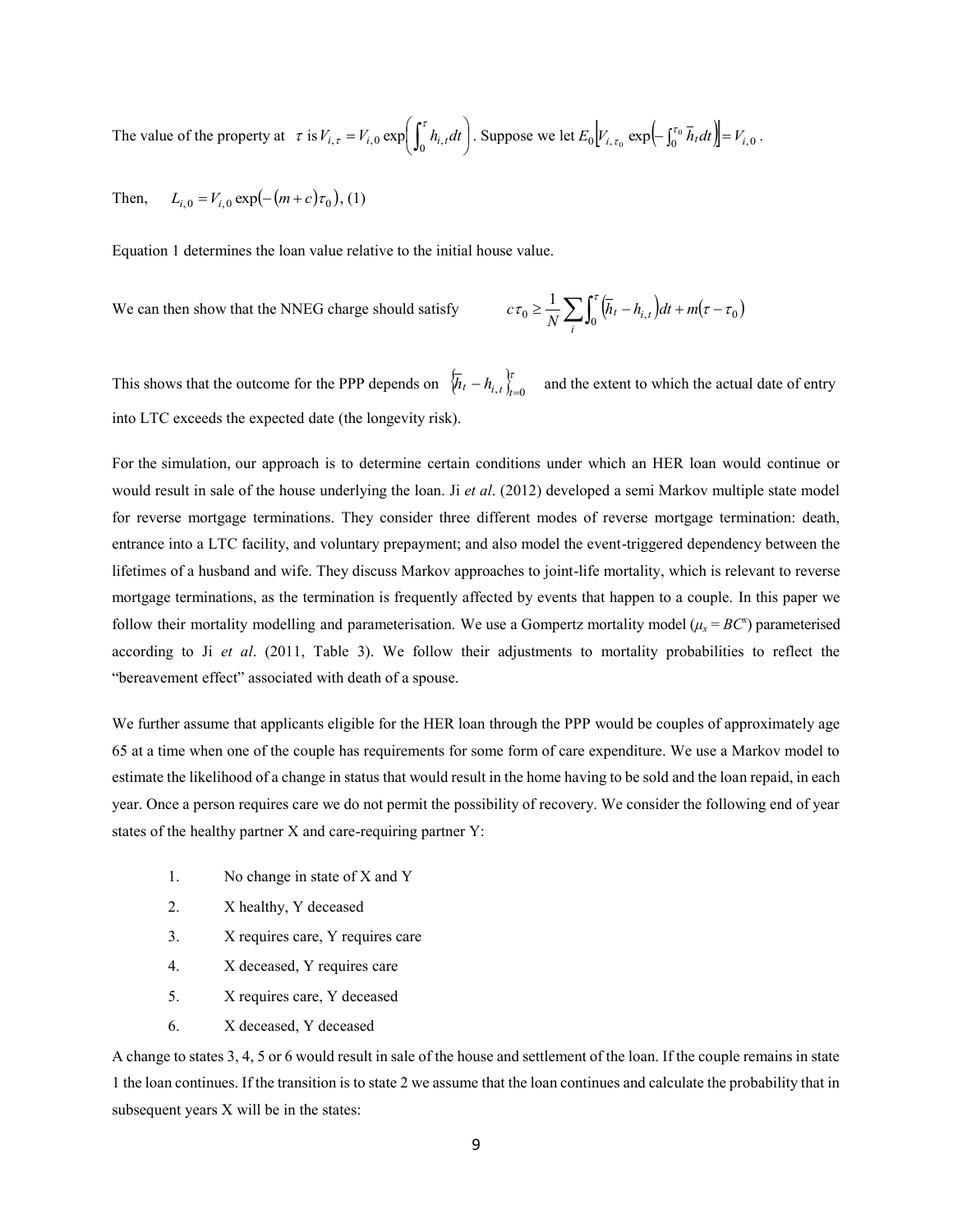- 7. X healthy
- 8. X requires care
- 9. X deceased

Transitions to states 8 or 9 would result in sale of the home. An alternative assumption would have been to assume voluntary loan repayment on transition to state 2. We have not assumed any prepayments as our focus is on the issue of funding LTC at home. The equity position in the home will remain relative to the overall value of the home, so unlike traditional HER products, market-timing decisions by borrowers do not pose as big a risk to lenders under our structure. Lenders receive a rate of return tied to the index and can reinvest in the index at the time of prepayment.

The expression for the calculation of the expected date of house sale is

 $\sum_{j=1}^{\omega} j \left[ \prod_{m=0}^{j-1} C_m A_j + \sum_{k=1}^{j-1} \chi_k \prod_{l=0}^{k-j} C_l B_j \prod_{n=k+1}^{j-1} D_n \right]$ , with  $C_0 = 1$ , (2)

where subscripts represent time, *C* represents the probability that there is no change from the original state (i.e. remain in State 1); *x* represents the probability that the state changes to X healthy Y deceased (State 2); *A* represents the probability that both partners are deceased and/or require care at the end of the year (States 3, 4, 5, or 6); *B* represents the probability that the single healthy X dies or requires care by the end of the year (States 8 or 9); *D* represents the probability that the single healthy X continues in that state (State 7). The states are determined at the end of the year. The associated probability tree for the first four years is shown in Figure 3.

In the event of sale, we compare the appreciation of the index derived from the HPI, which would have been used to price the loan to the likely increase in the individual house's value. Differences in price that result in the NNEG provision being triggered are captured. One million simulations are run to estimate the likelihood and timing of the triggering of the NNEG. We then calculate break-even NNEG premiums using different discount rates. Based on the break-even NNEG premiums we are able to determine an appropriate annual charge for the NNEG. We repeat the process but assume the loans were made by instalments rather than having an outstanding balance from initiation to final repayment.

For the annual charge we consider a range of values ranging between 0 and 400 basis points annually, plus the 20 basis points administration charge payable to the PPP. As a comparison, a recently launched investment product known as an income Housa (Castle Trust, 2014) in United Kingdom offers investors a return equal to the change in a national HPI plus 2-3% annual income over a fixed term of between 3 and 10 years.

The choice of 20 basis points for the administration charge as mentioned above is arbitrary, but given its simple interpretation, the impact of changing this charge on the total loan eligibility is straightforward to calculate and not very significant from the perspective of our simulation.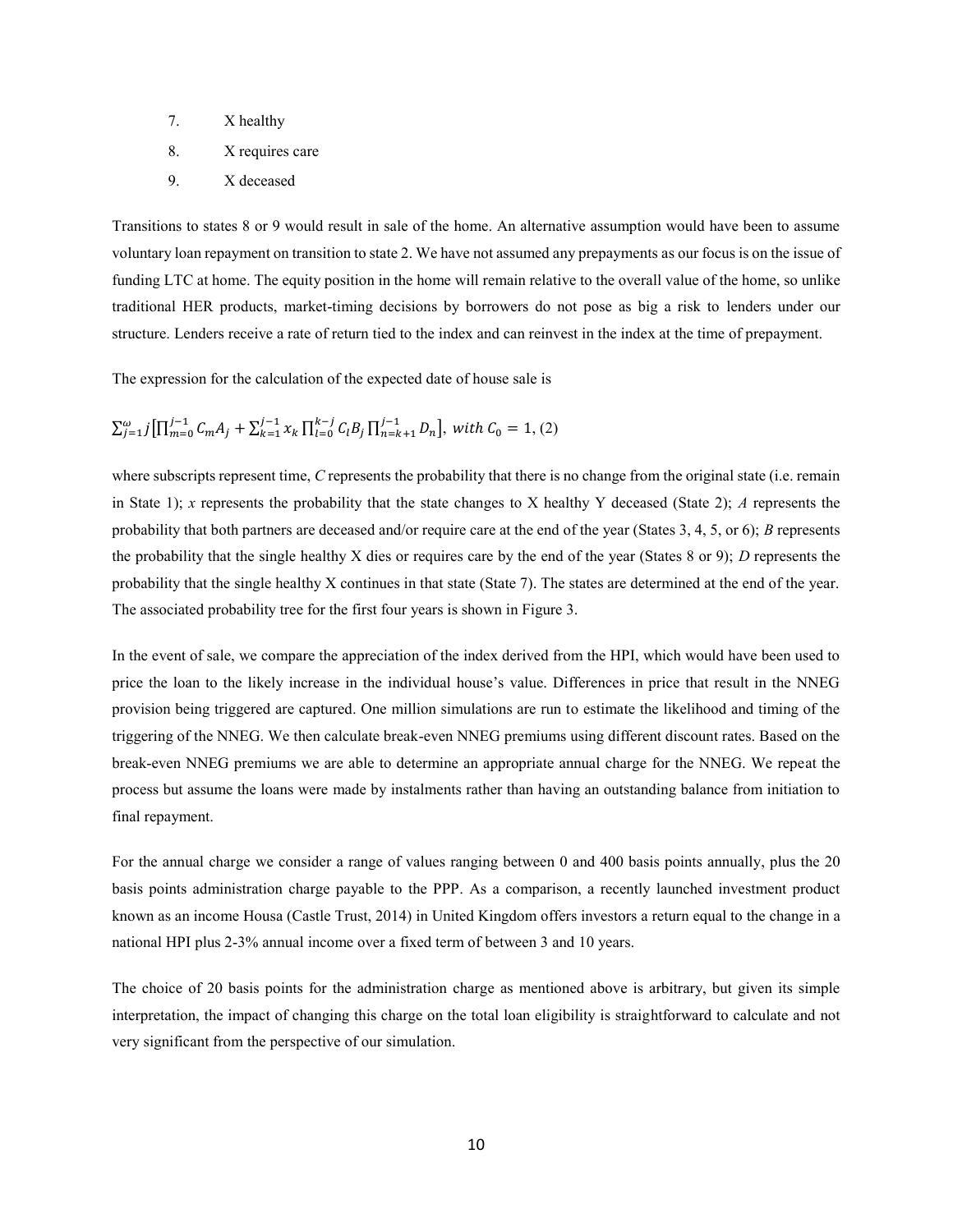Figure 3. Probability tree for the first four years after loan initiation

When the loan is initiated, X is the healthy partner and Y is the partner requiring care expenditures at home. C represents the probability that there is no change from the original state; x represents the probability that the state changes to X healthy Y deceased; A represents the probability that both partners are deceased and/or require care at the end of the year; B represents the probability that the single healthy X dies or requires care by the end of the year; D represents the probability that the single healthy X continues in that state. The states are determined at the end of the year. The associated probability tree for the first four years is shown.



#### **3.2 Data**

We purchased data from the United Kingdom Land Registry regarding house sales during the period January 1, 1995 to December 31, 2011 for post codes in the county of Kent, England, CT1 and CT2, which correspond to the Canterbury area, and ME8, which corresponds to the Medway area. We then matched and filtered the data, so that only houses that were sold at least twice during the period were included. We use the first sale to determine the market price and subsequent sales to determine individual house returns over the relevant time horizon. We then compare this return to the change in the HPI for the same period pertaining to the county of Kent, as calculated and published by the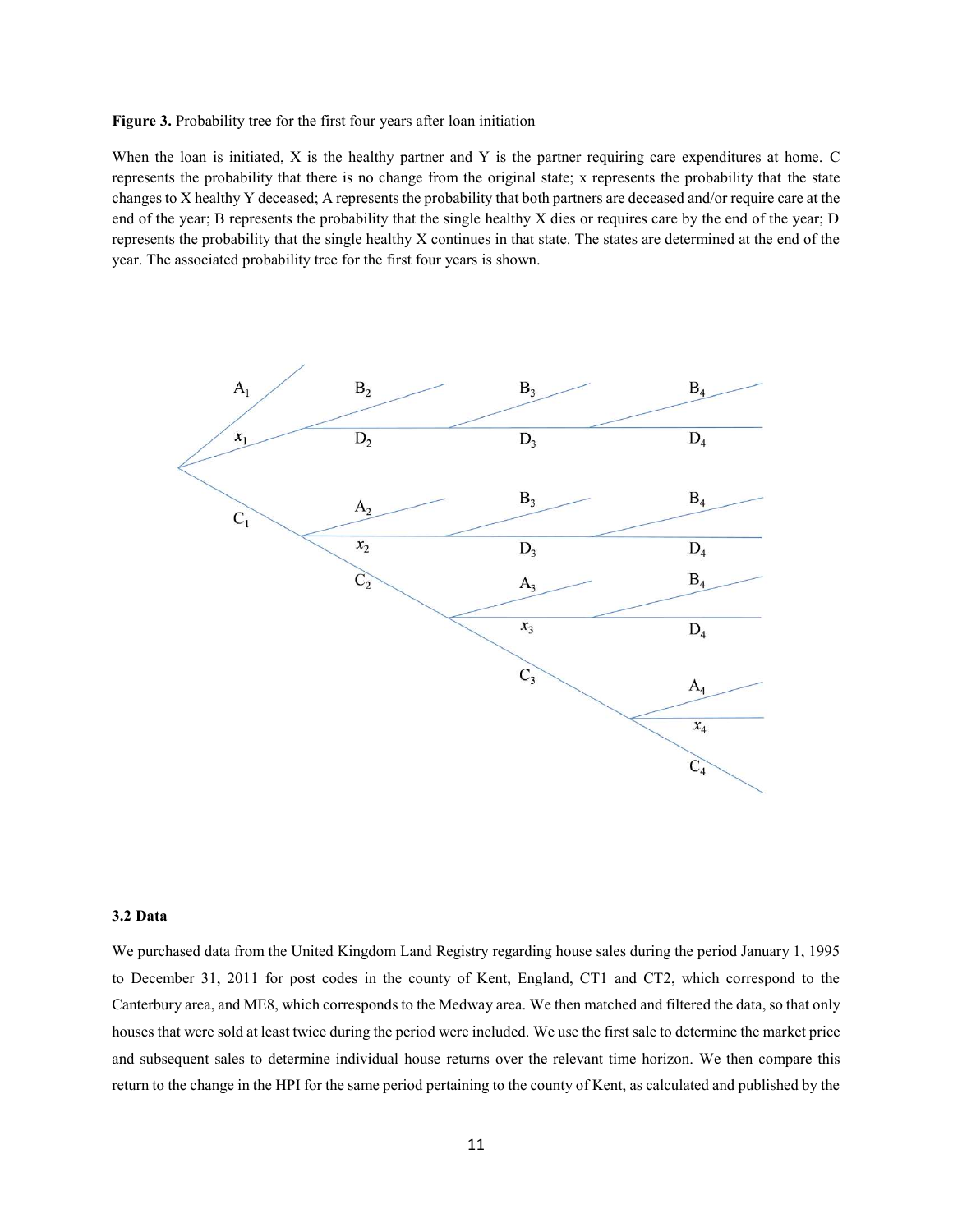Land Registry. This gives us a set of data points representing the difference between actual house price increases and the county-wide HPI.

| Area Codes -->      | CT1   | CT2   | ME8    | <b>Total</b> |
|---------------------|-------|-------|--------|--------------|
| <b>Total Number</b> | 8,495 | 7,337 | 14,892 | 30,724       |
| Freehold            | 6,036 | 6,186 | 13,746 | 25,968       |
| <b>Leasehold</b>    | 2,459 | 1,151 | 1,146  | 4,756        |
| <b>Detached</b>     | 908   | 1,465 | 2,612  | 4,985        |
| Semi-detached       | 2,343 | 2,732 | 5,175  | 10,250       |
| <b>Terraced</b>     | 2,887 | 2,045 | 6,061  | 10,993       |
| <b>Flat</b>         | 2,357 | 1,095 | 1,044  | 4,496        |
| New                 | 1,132 | 612   | 672    | 2,416        |
| Old                 | 7,363 | 6,725 | 14,220 | 28,308       |
| 1995-1999           | 2,126 | 2,213 | 4,879  | 9,218        |
| 2000-2004           | 2,648 | 2,495 | 4,981  | 10,124       |
| 2005-2009           | 2,928 | 1,950 | 3,965  | 8,843        |
| 2010-               | 793   | 679   | 1,067  | 2,539        |

**Table 1(a).** Complete data set: Number of transactions by area code, type and period

**Table 1(b).** Complete data set: Average price (in GBP) of transactions by area code, type and period

| Area Codes -->         | CT1     | CT2     | ME <sub>8</sub> | <b>Combined</b> |
|------------------------|---------|---------|-----------------|-----------------|
| <b>Overall Average</b> | 150,414 | 156,598 | 127,520         | 140,794         |
| Freehold               | 158,132 | 165,660 | 131,679         | 145,922         |
| <b>Leasehold</b>       | 131,469 | 107,894 | 77,638          | 112,792         |
| <b>Detached</b>        | 243,326 | 238,423 | 192,823         | 215,423         |
| Semi-detached          | 145,463 | 143,998 | 130,727         | 137,632         |
| <b>Terraced</b>        | 139,344 | 140,350 | 105,137         | 120,671         |
| <b>Flat</b>            | 133,103 | 108,906 | 78,188          | 114,458         |
| New                    | 190,589 | 136,889 | 136,543         | 161,953         |
| Old                    | 144,238 | 158,392 | 127,094         | 138,988         |
| 1995-1999              | 72,157  | 80,877  | 71,852          | 74,089          |
| 2000-2004              | 142,665 | 151,570 | 126,399         | 136,857         |
| 2005-2009              | 197,881 | 219,365 | 182,502         | 195,723         |
| 2010-                  | 210,835 | 241,607 | 182,986         | 207,361         |

The data set received from the Land Registry contained 30,724 transactions, which included 18,747 repeat transactions i.e., more than one transaction on the same property. There were multiple repeat transactions for some properties. Tables 1 and 2 summarize the data with respect to the full data set and the data set of repeat transactions. Because the 18,747 figure includes the initial sale, the number of annualized returns in respect of repeat transactions was10,555. While using this dataset, several filters are necessary, including cases where the type of the property is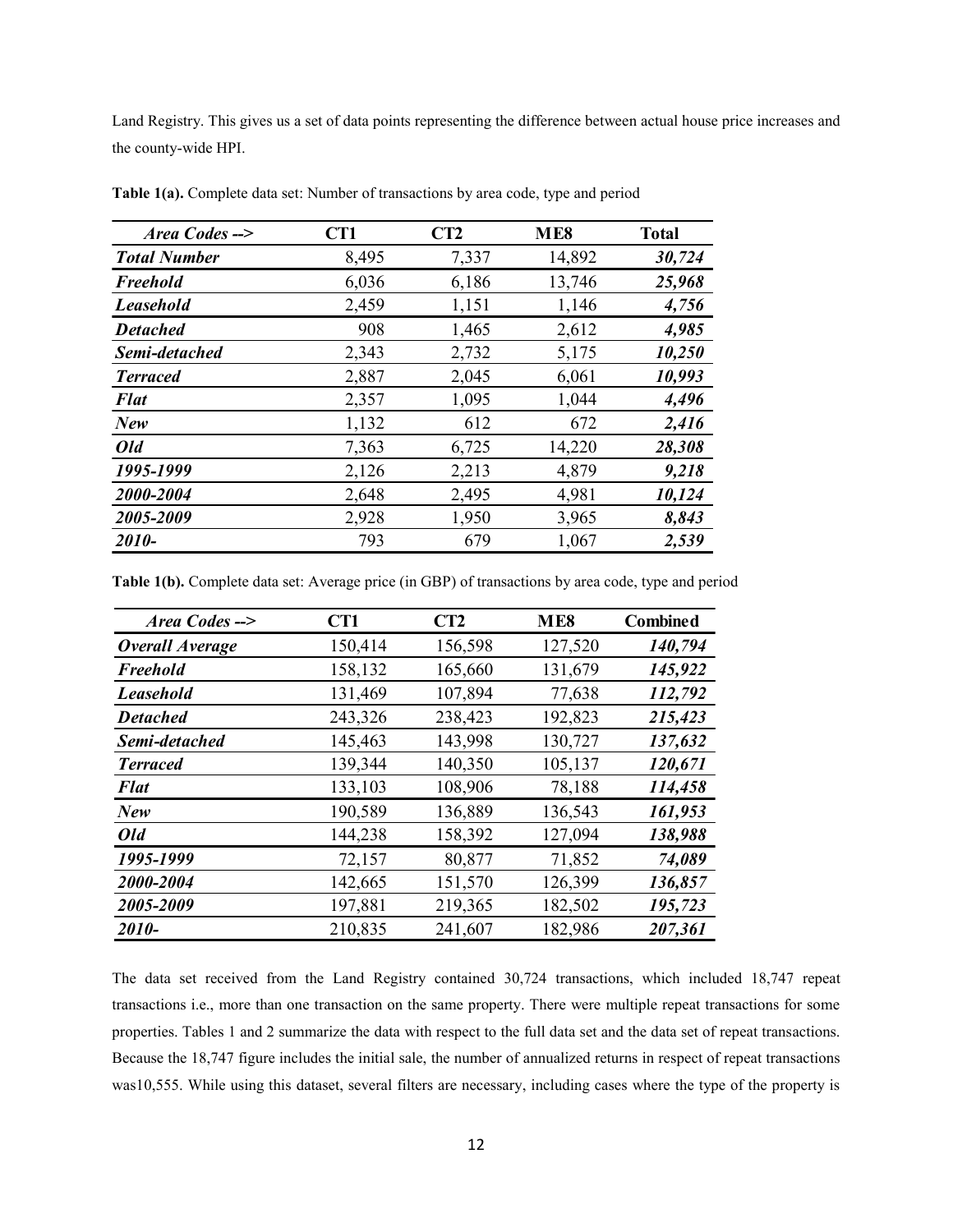changed between transactions. As an example, this can happen because of conversion of a house into several apartments at the same address. We also need to eliminate apparently unreasonably high returns which arise from significant price changes, typically when two transactions are recorded close together e.g., one day apart.

| Area Codes -->      | CT1   | CT2   | ME8   | <b>Total</b> |
|---------------------|-------|-------|-------|--------------|
| <b>Total Number</b> | 5,055 | 4,391 | 9,301 | 18,747       |
| Freehold            | 3,787 | 3,582 | 8,496 | 15,865       |
| <b>Leasehold</b>    | 1,268 | 809   | 805   | 2,882        |
| <b>Detached</b>     | 452   | 764   | 1,487 | 2,703        |
| Semi-detached       | 1,464 | 1,561 | 2,993 | 6,018        |
| <b>Terraced</b>     | 1,928 | 1,278 | 4,094 | 7,300        |
| <b>Flat</b>         | 1,211 | 788   | 727   | 2,726        |
| New                 | 258   | 301   | 341   | 900          |
| Old                 | 4,797 | 4,090 | 8,960 | 17,847       |
| 1995-1999           | 1,393 | 1,272 | 3,009 | 5,674        |
| 2000-2004           | 1,763 | 1,628 | 3,296 | 6,687        |
| 2005-2009           | 1,459 | 1,144 | 2,407 | 5,010        |
| 2010-               | 440   | 347   | 589   | 1,376        |

**Table 2(a).** Data for repeat transactions: Number of transactions by area code, type and period

**Table 2(b).** Data for repeat transactions: Average price (in GBP) of transactions by area code, type and period

| Area Codes -->         | CT1     | CT2     | ME <sub>8</sub> | <b>Combined</b> |
|------------------------|---------|---------|-----------------|-----------------|
| <b>Overall Average</b> | 140,954 | 151,600 | 124,510         | 135,289         |
| Freehold               | 150,527 | 161,283 | 129,141         | 141,503         |
| <b>Leasehold</b>       | 112,366 | 108,728 | 75,632          | 101,084         |
| <b>Detached</b>        | 237,601 | 233,383 | 195,402         | 213,194         |
| Semi-detached          | 142,313 | 143,236 | 130,289         | 136,573         |
| <b>Terraced</b>        | 134,738 | 138,788 | 103,170         | 117,743         |
| <b>Flat</b>            | 113,135 | 109,657 | 75,891          | 102,197         |
| New                    | 164,957 | 111,179 | 112,519         | 127,103         |
| Old                    | 139,663 | 154,575 | 124,966         | 135,702         |
| 1995-1999              | 70,295  | 78,928  | 68,643          | 71,354          |
| 2000-2004              | 136,379 | 145,499 | 123,683         | 132,342         |
| 2005-2009              | 192,965 | 217,564 | 181,446         | 193,048         |
| 2010-                  | 210,522 | 229,150 | 181,872         | 202,956         |

From Tables 1(a) and 2(a) it can be seen that the number of transactions is approximately equal for the Canterbury (post codes CT1 and CT2) and the Medway (post code ME8) subsets of the data. The average price for the repeat transactions is less than the average price for the full data set as per Tables 1(b) and 2(b). Also, the average price for Canterbury transactions exceeds that for Medway transactions.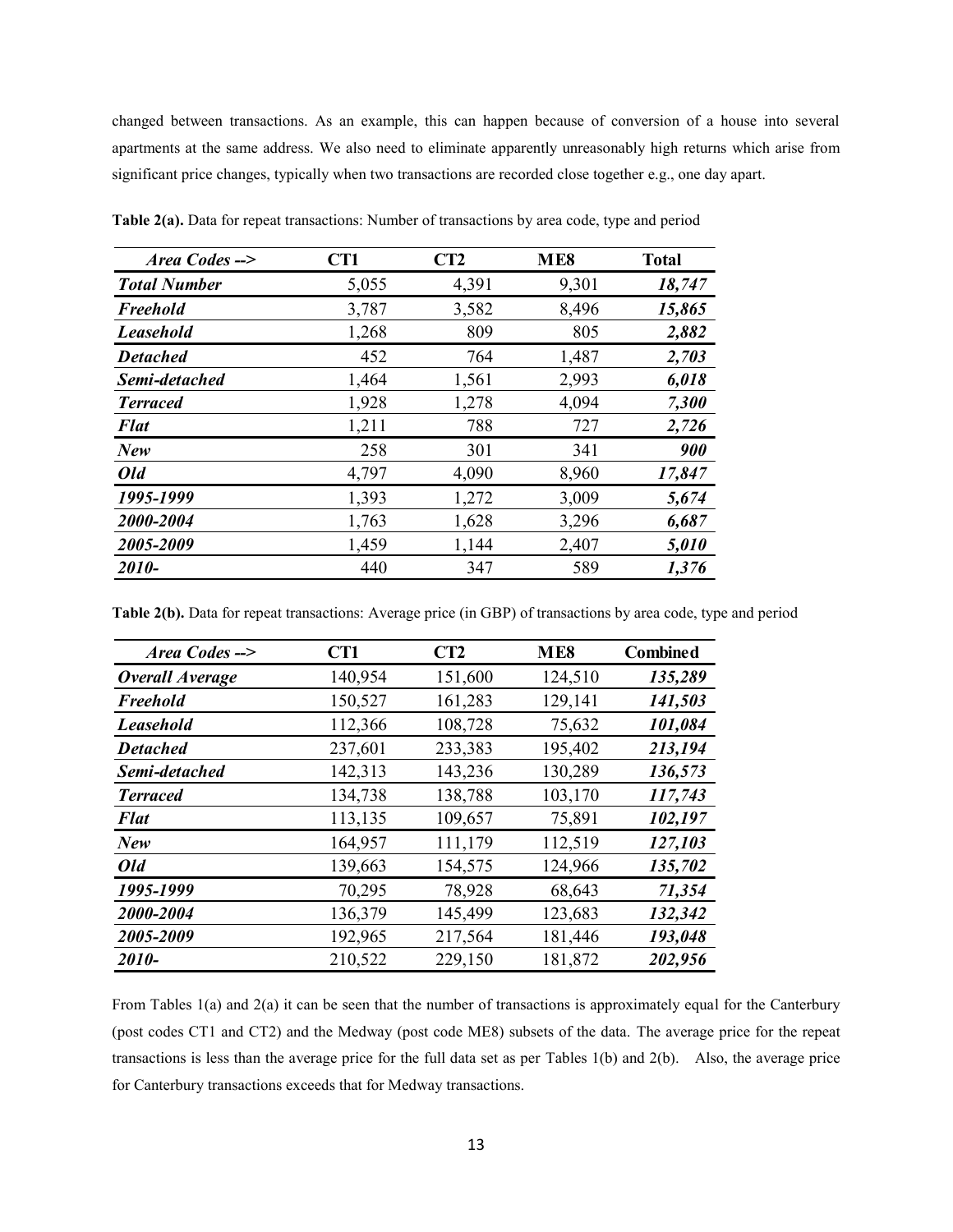Because the data is for the period January 1, 1995 to December 31, 2011, the repeat transaction data is more voluminous during the middle portion of this time period and more closely matches the transaction volumes for all transactions from the 2000s onwards. This occurs because if an original sale took place before the period started the first sale would not be treated as a repeat sale. This effect can be seen in Figure 4.





We considered adjusting for the "under representation" in the earlier years by excluding the first five years of observations. However, HPI increased very strongly between 2000 and 2008, when volumes were heavy. We decided not to make this adjustment because it would lead to loss of observations from a relevant period with different market patterns.

With respect to the period after 2008 when volumes decreased substantially, an argument could be made that during this period there may have been sales desired but insufficient buyers. This is a potential problem with pricing the NNEG associated with the HER loan for two reasons. House sales under HER loans are triggered by biometric events and not house-price appreciation and during a period of lower volume there may also be lower prices. However, from Figure 4 it can be seen that the repeat sales in our study capture a relatively consistent proportion of the index volume; hence, no adjustment was made for this consideration.

The strong overall increase in HPI shown in Figure 4 masks the extreme variability in monthly HPI experienced over the time period, which is shown in Figure  $5(a)$ . Given this variability the data period is useful for pricing the NNEG.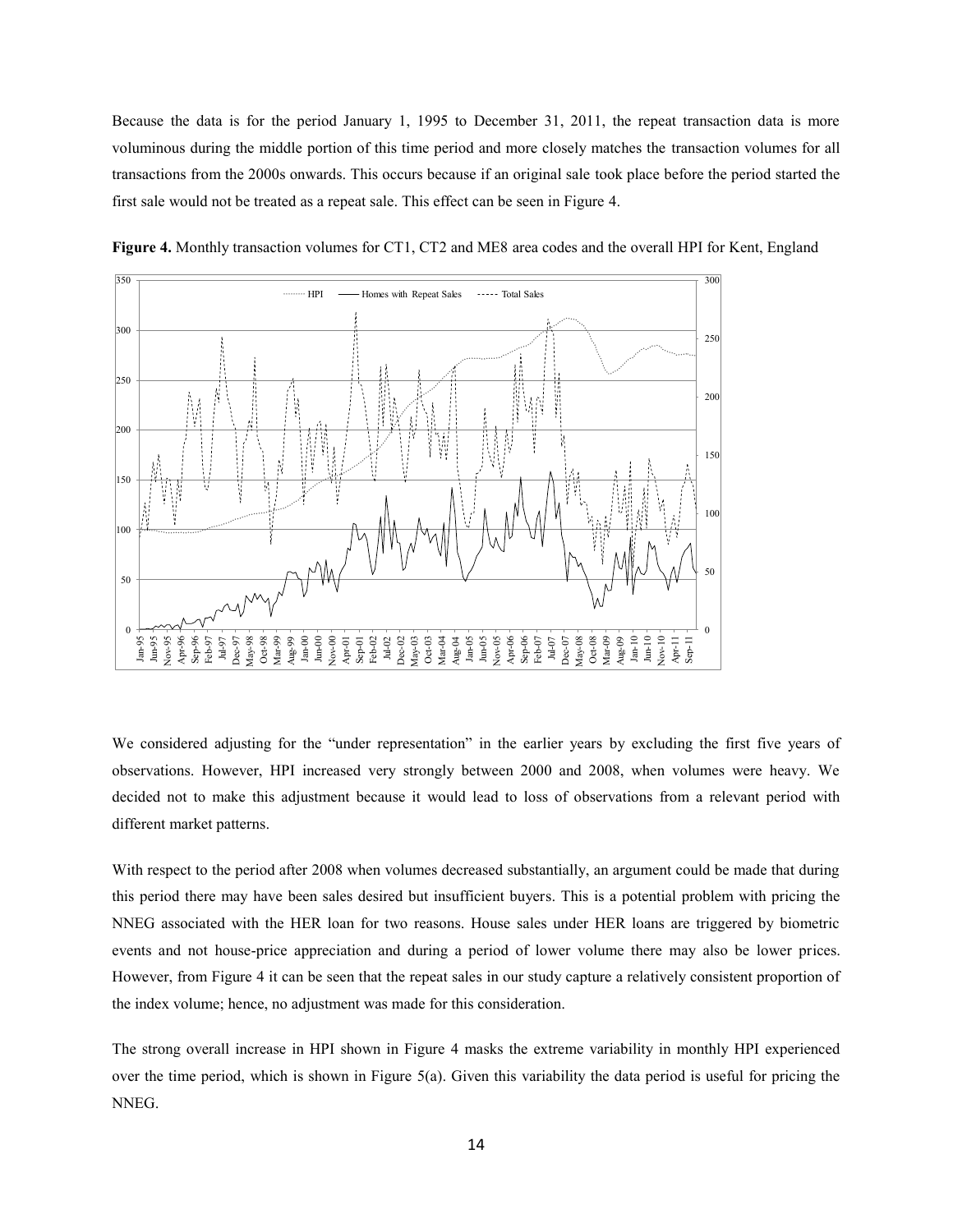



**Figure 5(b).** Autocorrelation in monthly HPI returns



It is also noteworthy that monthly HPI shows significantly persistent autocorrelation as shown in Figure 5(b) (see Kuo 1994 for results from a different time period and region). This may prove challenging for individuals using models that are not based on historical data. The ARCH or GARCH models used by other authors (e.g., Li *et al*., 2010) will have to account for autocorrelation for long periods, well in excess of 3 years. Our non-parametric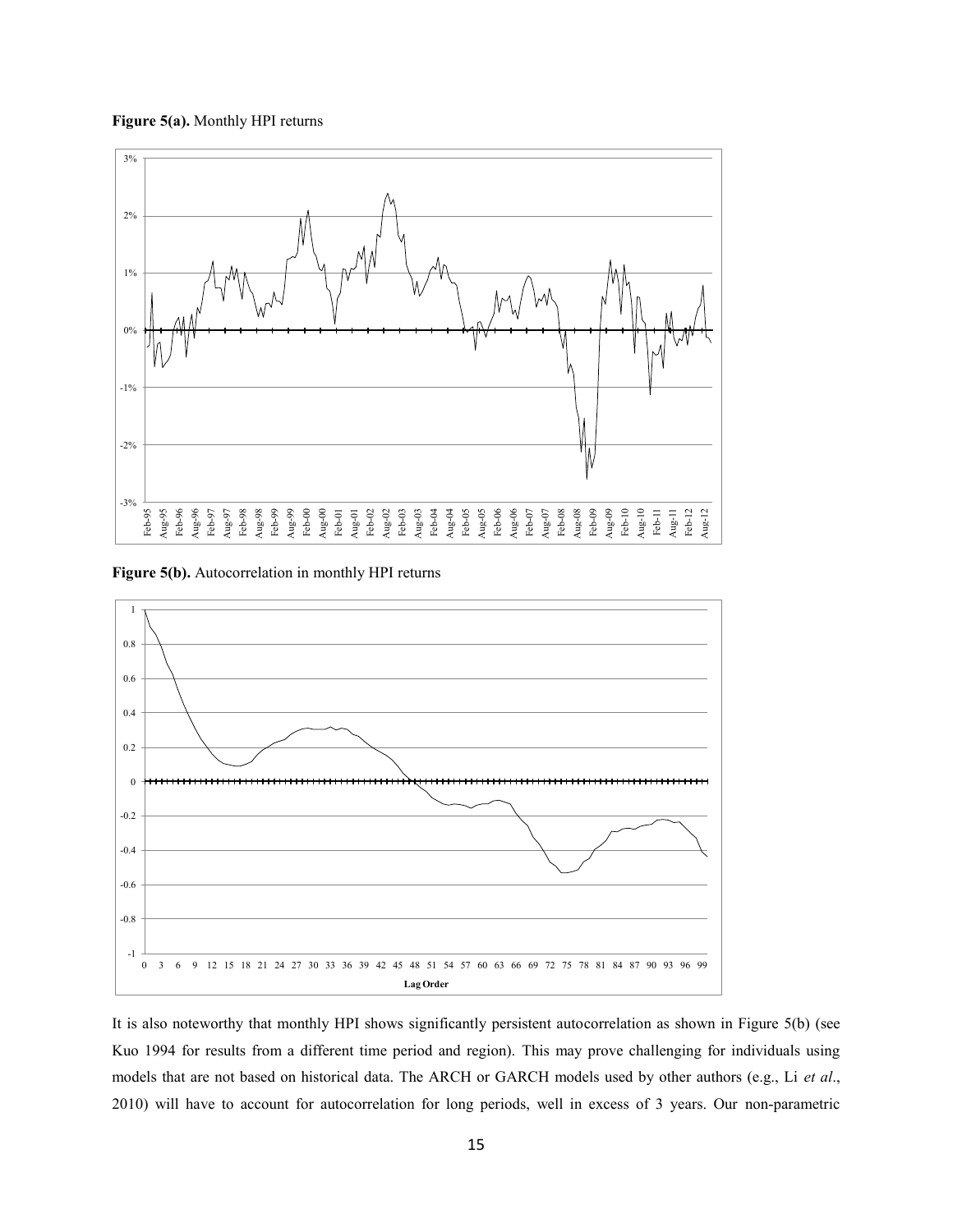approach calculates the price of the NNEG based on the actual matched sample data over a long period of time. Furthermore, the autocorrelation shown in Figure 5(b) is more persistent than noted by Li *et al*. (2010). They used the Nationwide Price Index and found that a strong autocorrelation effect lasts for approximately 2 years. Hosty *et al*. (2008) also analysed the Nationwide Index and found that the autocorrelation and volatility vary by region. They do not cite figures separately for the county of Kent so we are not able to make further comparisons to their work.

We then compared the difference in annualized returns between the individual house price inflation to the HPI between transaction dates. The transaction data has exact dates, but the HPI is calculated at month ends. We used linear interpolation between consecutive HPI values to be able to match the period between transaction dates. We decided to remove the most extreme values of the differences in annualized returns between individual house price inflation and HPI from the subsequent analysis. For the highest 5 per cent of the annualized return differences (i.e., above the 95<sup>th</sup> percentile) we substituted the value for the 95<sup>th</sup> percentile and for lowest 0.5 per cent of the annualized return differences we substituted the value for the  $0.5<sup>th</sup>$  percentile, i.e., we winsorized both tails, but were more conservative about substituting extreme negative observations than extreme positive ones.

The results of the winsorization process are evident in the size of the extreme left and right hand bins of Figure 6. From the shape of the histogram it can be seen that the return differences have a positive median. Although we cannot be certain of the reason for this effect, we suspect that it is due to our data being in respect of sales in relatively desirable urban centres in the county, whereas the HPI is calculated based on all sales within the county.



Figure 6. Histogram of winsorized return differences between individual homes and HPI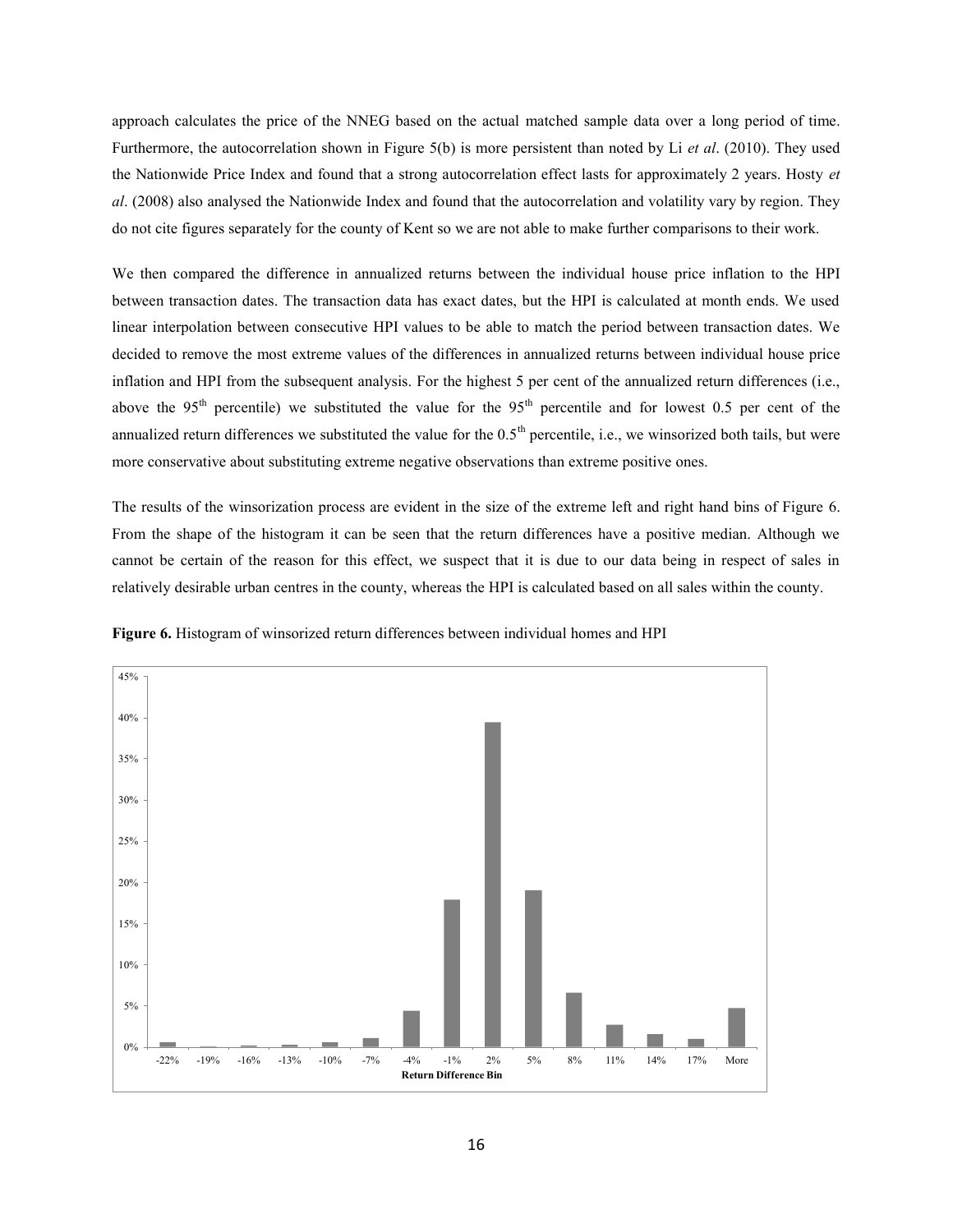To remove the impact on pricing of having a positive mean, we recalculated the distribution of return differences by subtracting the mean difference from the data underlying Figure 6. This resulted in the distribution shown in Figure 7, which we used to price the NNEG. Note the long left tail.

**Figure 7.** De-meaned differences, both raw and maintaining duration

We present the histogram of demeaned differences between individual house price returns and HPI returns over the same period based on all available matched repeat sales transactions in the dataset. We also include a 'duration adjusted' histogram that shows the distribution that would arise if we observed the return changes at the time of exit of a contract. This duration effect reflects the increased mass in the centre of the distribution from a longer duration of LTC borrower tenure than average market tenure implied by our sample.



In our analysis of the data of annualized return differences we noted a duration effect as shown in Figure 8, which is based on the data underlying Figure 6. The bolder horizontal lines at the top and bottom of the Figure 8 result from the winsorization of the data. It is particularly interesting to note that as the time between transactions increases the variability of return differences reduces. However, it takes at least 10 years before it might be considered stable. In the United States, the Federal Housing Finance Administration (FHFA) publishes estimates of the dispersion of house prices around the index by modelling the house prices as a diffusion whose variance naturally grows over time, but at a decreasing rate. This is consistent with our findings that the annualized deviations fall over time, though the effect is more pronounced for our sample. Our approach, instead is nonparametric, so we do not estimate the dispersion as a smoothed function of time. Instead, we use randomly drawn returns with matched holding periods in our simulation, thereby avoiding the need to model this duration effect. Figure 9 presents a comparison of duration-based dispersion in our data with FHFA estimates of volatility for the state of Rhode Island. Rhode Island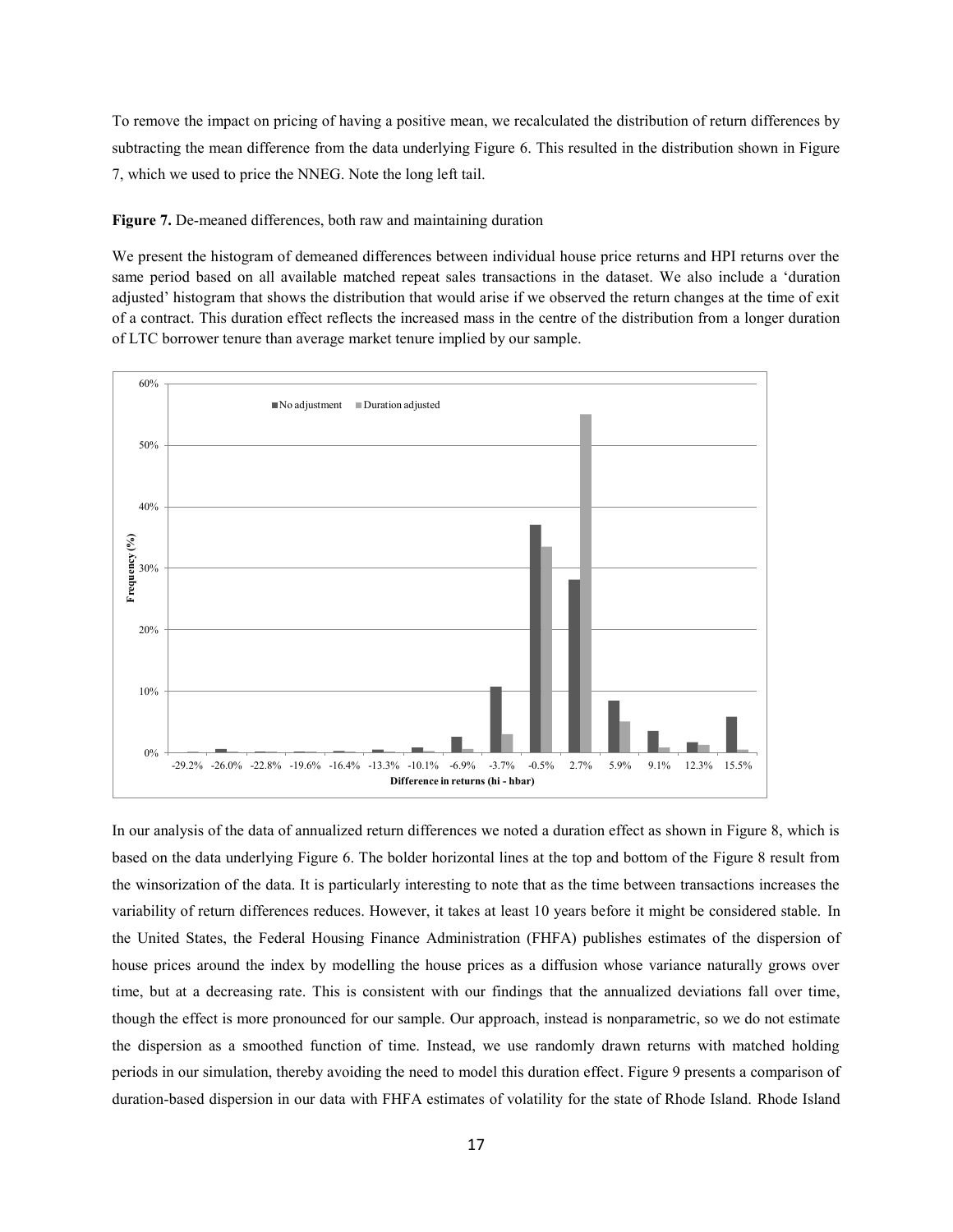has a small population and so may provide an appropriate comparison to the data for the communities in Kent County on which this paper is based.



**Figure 8.** Annualized return differences by time between transactions

Since our data is in respect of HPI in a county in England, it would be desirable to have information for England regarding incidence rates of entry into care and duration in care once entered. We could not find any publicly available sources that provided this information for the local population. However, the Intercompany Study Report (Gagne *et al*., 2011) published by the Society of Actuaries is an important source of data on LTC incidence for developed western countries. Figure 5a of that report shows the ratio of female to male incidence with respect to care requirement to be 149% for ages 65-69. Accordingly we assumed that 60 per cent of the applicants would be a couple with a healthy male and a female requiring care expenditures and that 40 per cent of the applicants would be a couple with a healthy female and a male requiring care expenditures. To evaluate the probabilities of a person requiring care at later ages, we used the incidence rates shown in Figure 4 of the same report (for Unlimited Benefit Period), modified by the rates by gender.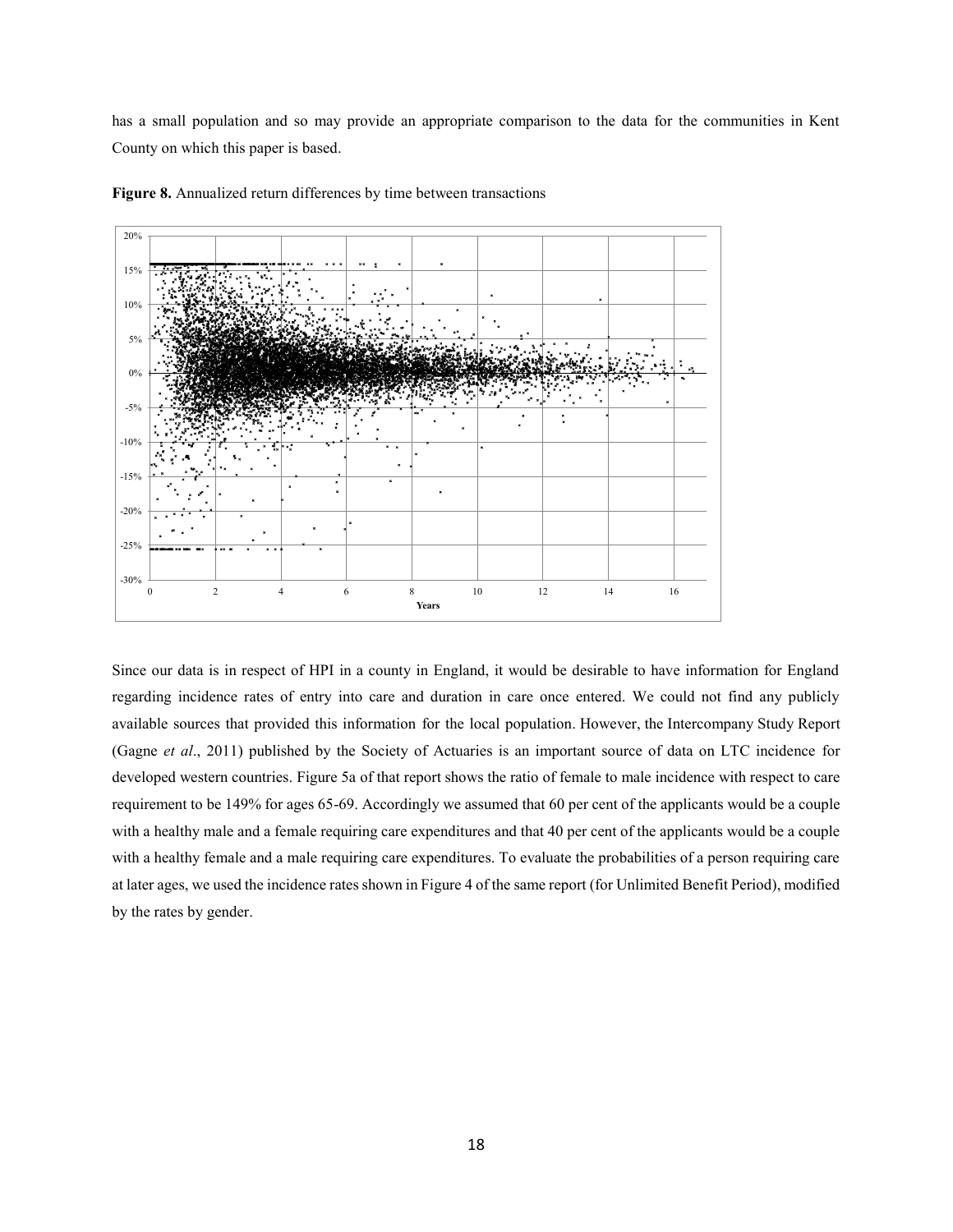**Figure 9.** Annualized standard deviation of individual house prices around the index: Comparison with model estimates from Rhode Island, United States

We plot the Federal Housing Finance Administration's estimates for volatility (annualized) over a fifteen year horizon based on a diffusion model alongside the estimates from our data for Canterbury and Medway. The standard deviation in our sample is higher and falls faster than the experience in Rhode Island implied by FHFA estimates.



#### **3.3 Simulation Steps**

To calculate the premium we used one million simulations. For each simulation a path for the original status was followed until an exit resulting in a house sale arose (based on Equation 2). At the point of exit and house sale a random drawing from the winsorized data of annualized return differences of individual house price inflation and HPI is made.

In a particular simulation path, if the exit happens in year *t*, we restrict the pool of return differences from which we draw to those that were based on *t*-period returns. However, practical limitations are that our data only covers a 17 year time period and the number of data points for longer durations is much smaller (because of the time period and the approach of using repeat transactions that occurred within this period). Hence, for durations of 15 years or longer we draw a return difference from the combined bin of 15 or more years.

The accumulated premiums and the losses on house sales where price appreciation was less than the accumulated loan were discounted to the date of loan in order to calculate the required NNEG. Three different interest rates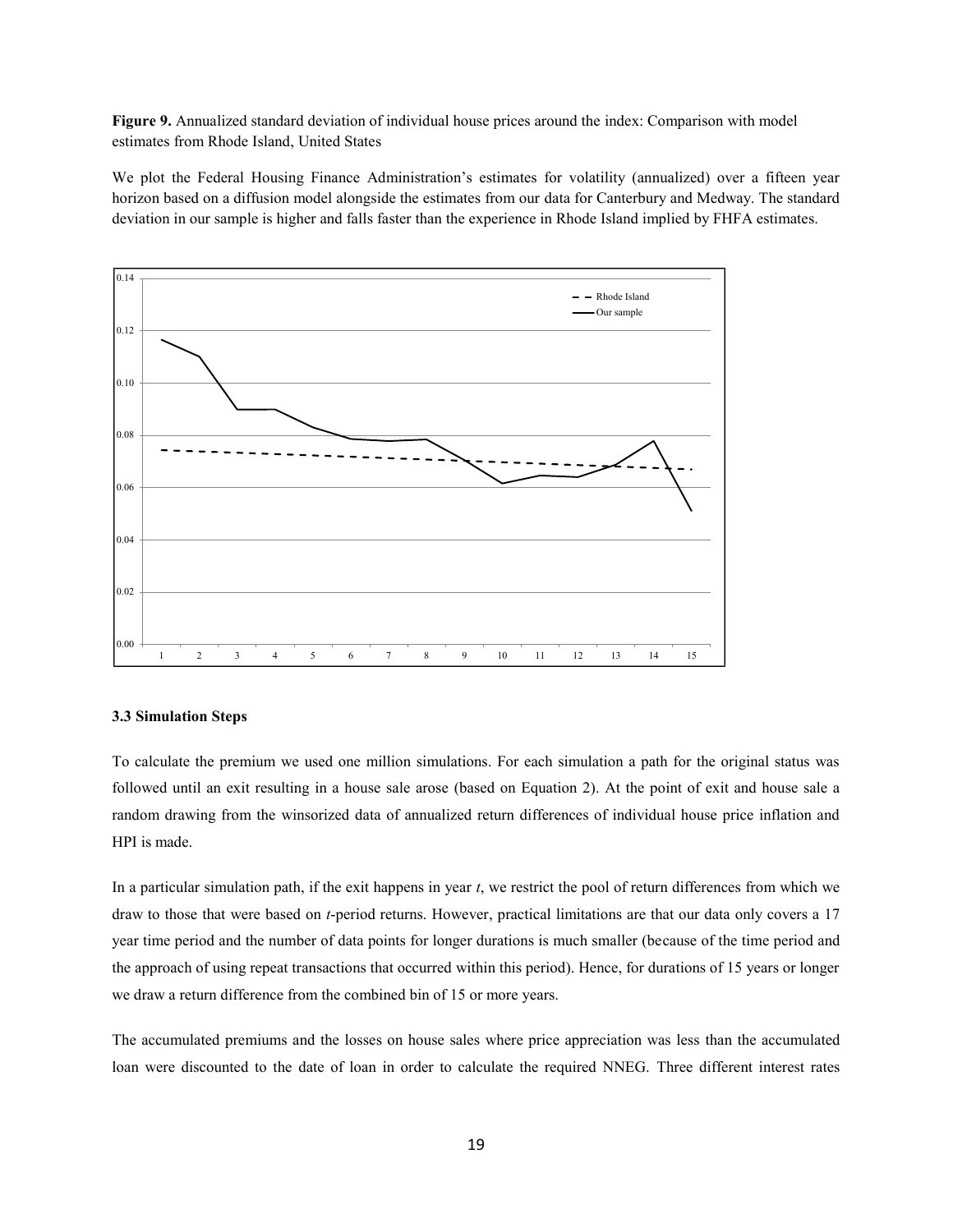ranging from 1.5 per cent to 7.5 per cent were used to show the sensitivity of the NNEG to different rate environments.

We used an iterative process to derive the annual NNEG charge. We normalize the initial house value to 1. We set *m* on a grid of 100 basis point steps, ranging from 0 to 400 basis points. We further add an administration charge of 20 basis points. For each value of *m*, we vary *c* along a grid of points, and for each value of *m* and *c*, we first determine the initial loan based on Equation 1 above. We then determine the charge *c* that will result in the discounted value of future cash flows being equal to zero, i.e., the breakeven point. The above calculations then allow us to back out the maximum initial loan that is feasible under fair pricing in our data sample.

The foregoing was based on the assumption of the maximum loan being made at initiation. Both the lender and the borrower might prefer to have the loan payable in instalments. In this way the borrower would only borrow as required and would not pay interest on unrequired amounts. Also there would be less initial outlay of funds by the lender increasing its lending capacity. Given the greater variability in house price returns relative to HPI over shorter durations, this also reduces the basis risk of the NNEG. We thus consider the case when 10 equal instalments are made, following the same steps as above in all other respects.

#### **4. Results**

Table 3(a) presents the payoffs to the PPP for three different interest rates when the loan is disbursed as a lump sum at loan initiation. The lowest level of *c* for each *m* that results in a non-negative payoff is highlighted in bold. The farthest column to the right is the backed out maximum loan value as a percentage of initial property value.

First of all, the loan allowed in this setting is found to range from 89% at the higher end to 41% at the lower end. The breakeven outcomes occur for an annual NNEG charge of approximately 65 basis points when *m* equals 20 basis points to a range of 140 - 170 basis points when *m* equals 420 basis points. An increase in the size of *m* (a fixed component) makes the charge more sensitive to the interest rate.

Still on Table 3(a), we can see that the loan value is relatively insensitive to the interest rate level at loan initiation. Also, as expected, when *m* increases, *c* increases as well. This is consistent with *m* being fixed for the tenure of the loan and thus reflecting greater HPI risk and longevity risk.

In Table 3(b) we present the case when the loan is disbursed in 10 equal annual instalments. The break-even range for *c* shifts down to the region between 13 and 37 basis points per annum. When *m* is at 20 basis points, *c* is 13 basis points, and the possible loan ratio rises to 95%.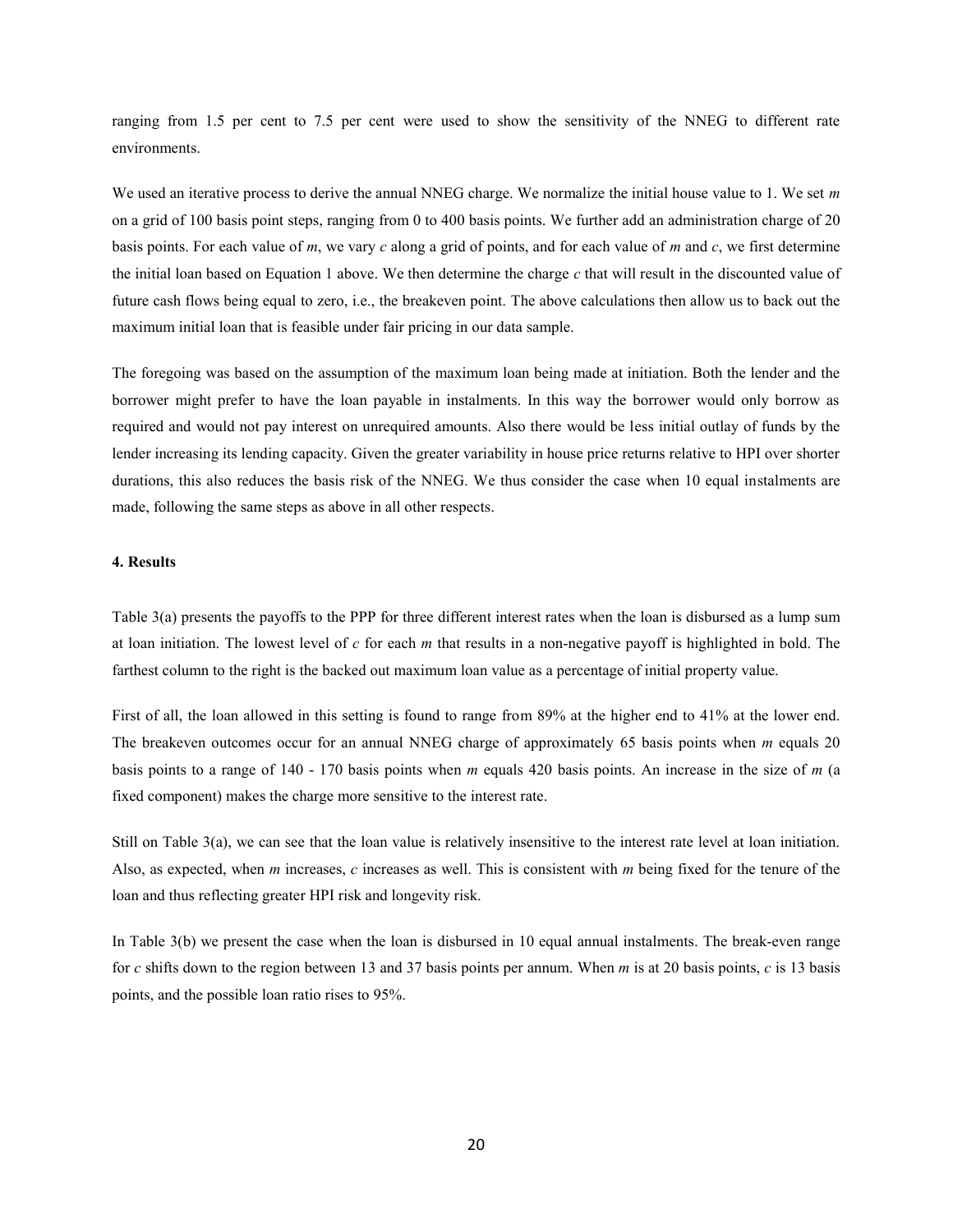**Table 3(a).** Payoffs to the PPP used to determine breakeven NNEG *c* for each value of *m* and *r* when the loan is advanced as a *lump sum* 

For three different interest rate environments, we calculate the payoff to the PPP for a range of values of *m* and *c*. The number in bold is the first level of *c* at which the payoff is positive. The corresponding breakeven proportion of house value that may be loaned is in the far right column. *m is in percentage points while c* is in basis points. The value for loan allowed has been calculated as per Equation 1, including a 20 basis point administration charge per year in addition to the *m* shown.

| $r = 1.5\%$ |    | NNEG charge c           |                                                        |              |                |    |             |                                                 |            |              |      |       |     |  |
|-------------|----|-------------------------|--------------------------------------------------------|--------------|----------------|----|-------------|-------------------------------------------------|------------|--------------|------|-------|-----|--|
| m           | 20 | 35                      | 50                                                     | 65           | 80             | 95 | <i>110</i>  | 125                                             | <i>140</i> | 155          | 170  | - 185 |     |  |
| 0           |    | $-0.15$ $-0.08$ $-0.03$ |                                                        | 0.03         | 0.09           |    | $0.14$ 0.19 | 0.24                                            | 0.29       | 0.34         | 0.39 | 0.44  | 89% |  |
|             |    |                         | $-0.21$ $-0.15$ $-0.09$                                | $-0.03$ 0.02 |                |    | $0.08$ 0.13 | 0.18                                            | 0.23       | 0.28         | 0.32 | 0.37  | 74% |  |
| 2           |    |                         | $-0.30$ $-0.24$ $-0.18$ $-0.12$ $-0.06$ $-0.01$ $0.04$ |              |                |    |             | 0.09                                            | 0.14       | 0.19         | 0.24 | 0.29  | 62% |  |
| 3           |    |                         | $-0.41$ $-0.35$ $-0.29$                                |              | $-0.23 - 0.17$ |    |             | $-0.12$ $-0.06$ $-0.01$ 0.04                    |            | 0.09         | 0.14 | 0.19  | 50% |  |
| 4           |    | $-0.49$                 | $-0.43$                                                |              |                |    |             | $-0.36$ $-0.30$ $-0.25$ $-0.19$ $-0.14$ $-0.08$ |            | $-0.03$ 0.02 |      | 0.07  | 41% |  |

| $r = 4.5\%$ |                                                                                | NNEG charge c<br><b>Loan Allowed</b> |    |                                |    |        |  |         |                                                                            |             |                   |             |     |  |
|-------------|--------------------------------------------------------------------------------|--------------------------------------|----|--------------------------------|----|--------|--|---------|----------------------------------------------------------------------------|-------------|-------------------|-------------|-----|--|
| m           | <i>20</i>                                                                      | 35                                   | 50 | 65                             | 80 | 95 110 |  | 125 140 |                                                                            | 155 170 185 |                   |             |     |  |
| 0           |                                                                                |                                      |    | $-0.08$ $-0.05$ $-0.01$ $0.02$ |    |        |  |         | $0.05$ $0.08$ $0.11$ $0.14$ $0.17$ $0.20$                                  |             | 0.22 0.25         |             | 89% |  |
|             |                                                                                |                                      |    |                                |    |        |  |         | $-0.11$ $-0.07$ $-0.04$ $-0.01$ $0.02$ $0.05$ $0.08$ $0.11$ $0.14$ $0.17$  |             |                   | $0.19$ 0.22 | 75% |  |
| 2           |                                                                                |                                      |    |                                |    |        |  |         | $-0.15$ $-0.11$ $-0.08$ $-0.05$ $-0.02$ $0.01$ $0.04$ $0.07$ $0.10$ $0.13$ |             | 0.15 0.18         |             | 62% |  |
|             | $-0.20$ $-0.17$ $-0.13$ $-0.10$ $-0.07$ $-0.04$ $-0.01$ $0.02$ $0.05$ $0.08$   |                                      |    |                                |    |        |  |         |                                                                            |             | $0.11 \quad 0.13$ |             | 51% |  |
|             | $-0.26$ $-0.23$ $-0.20$ $-0.16$ $-0.13$ $-0.10$ $-0.07$ $-0.04$ $-0.01$ $0.02$ |                                      |    |                                |    |        |  |         |                                                                            |             | 0.05 0.08         |             | 42% |  |

| $r = 7.5\%$  |         | $NNEG$ charge $c$<br><b>Loan Allowed</b> |    |                                                        |    |                              |                                                       |         |                   |      |             |      |     |  |
|--------------|---------|------------------------------------------|----|--------------------------------------------------------|----|------------------------------|-------------------------------------------------------|---------|-------------------|------|-------------|------|-----|--|
| m            | 20      | 35                                       | 50 | 65                                                     | 80 |                              | 95 110                                                | 125 140 |                   |      | 155 170 185 |      |     |  |
| $\theta$     |         | $-0.05$ $-0.03$ $-0.01$ 0.01             |    |                                                        |    |                              | $0.03$ 0.05 0.07                                      | 0.08    | $0.10 \quad 0.12$ |      | 0.13 0.15   |      | 89% |  |
| $\mathbf{I}$ |         | $-0.06$ $-0.04$ $-0.02$ 0.00             |    |                                                        |    | $0.02 \quad 0.04 \quad 0.05$ |                                                       | 0.07    | 0.09              | 0.10 | 0.12        | 0.13 | 75% |  |
| 2            | -0.07   |                                          |    | $-0.05$ $-0.04$ $-0.02$ $0.00$ $0.02$ $0.03$           |    |                              |                                                       | 0.05    | 0.07              | 0.08 | 0.10        | 0.11 | 63% |  |
| 3            |         |                                          |    | $-0.10$ $-0.08$ $-0.06$ $-0.04$ $-0.02$ $-0.01$ $0.01$ |    |                              |                                                       | 0.03    | 0.04              | 0.06 | 0.07        | 0.09 | 53% |  |
| 4            | $-0.13$ |                                          |    |                                                        |    |                              | $-0.09$ $-0.07$ $-0.05$ $-0.04$ $-0.02$ $0.00$ $0.02$ |         |                   | 0.03 | 0.05        | 006  | 43% |  |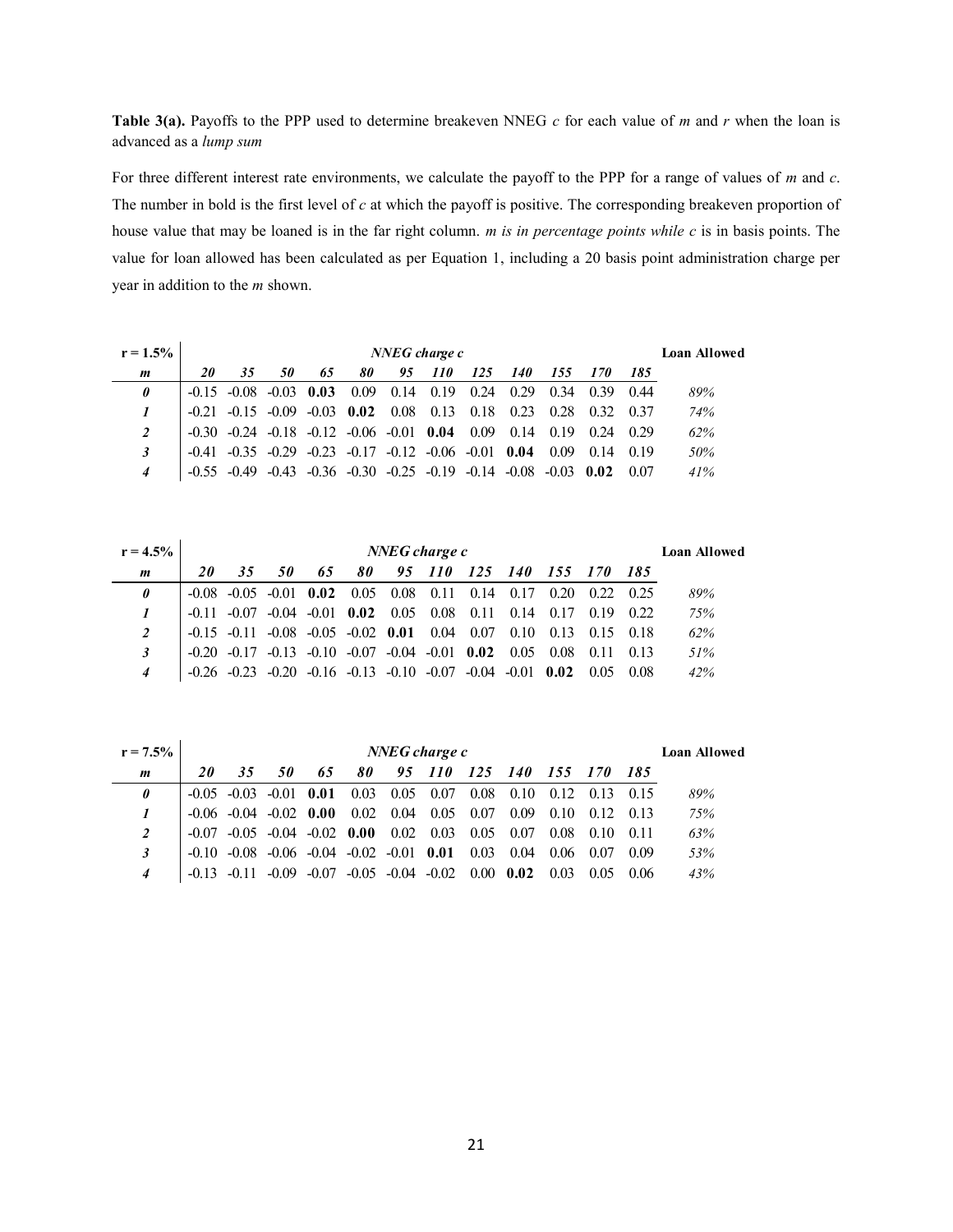**Table 3(b).** Payoffs to the PPP used to determine breakeven NNEG *c* for each value of *m* and *r* when the loan is advanced in *10 equal instalments* 

For three different interest rate environments, we calculate the payoff to the PPP for a range of values of *m* and *c*. The number in bold is the first level of *c* at which the payoff is positive. The corresponding breakeven proportion of house value that may be loaned is in the far right column. *m* is in percentage points while *c* is in basis points. The value for loan allowed has been calculated as per Equation 1, including a 20 basis point charge per year in addition to the *m* shown.

| $r = 1.5\%$ |              | $NNEG$ charge $c$<br><b>Loan Allowed</b> |       |                                                               |      |                  |                   |      |                                                 |         |      |        |     |  |
|-------------|--------------|------------------------------------------|-------|---------------------------------------------------------------|------|------------------|-------------------|------|-------------------------------------------------|---------|------|--------|-----|--|
| m           | 10           | 13                                       | 16    | 19                                                            | 22   | 25               | 28                | 31   | 34                                              | 37      | 40   | 43     |     |  |
| 0           | $-0.01$ 0.00 |                                          | 0.01  | 0.02                                                          |      | $0.02$ 0.03 0.04 |                   | 0.05 | 0.06                                            | 0.06    | 0.07 | 0.08   | 95% |  |
|             |              | $-0.01 - 0.01$ 0.00                      |       | 0.01                                                          | 0.02 |                  | $0.02 \quad 0.03$ | 0.04 | 0.05                                            | 0.05    | 0.06 | - 0.07 | 81% |  |
| 2           |              |                                          |       | $-0.03$ $-0.02$ $-0.01$ $-0.01$ 0.00                          |      | 0.01             | 0.02              | 0.02 | 0.03                                            | 0.04    | 0.05 | - 0.06 | 69% |  |
| 3           |              |                                          |       | $-0.05$ $-0.04$ $-0.04$ $-0.03$ $-0.02$ $-0.01$ $0.00$ $0.00$ |      |                  |                   |      | 0.01                                            | 0.02    | 0.03 | 0.03   | 59% |  |
| 4           | -0.08        | -0.07                                    | -0.07 |                                                               |      |                  |                   |      | $-0.06$ $-0.05$ $-0.04$ $-0.03$ $-0.03$ $-0.02$ | $-0.01$ | 0.00 | -0.01  | 49% |  |

| $r = 4.5\%$ |         | NNEG charge c<br><b>Loan Allowed</b> |                   |      |                                                                 |                   |    |                                              |              |      |                   |      |     |
|-------------|---------|--------------------------------------|-------------------|------|-----------------------------------------------------------------|-------------------|----|----------------------------------------------|--------------|------|-------------------|------|-----|
| m           | 10      | 13                                   | 16                | 19   | 22                                                              | 25                | 28 | 31                                           | 34           | 37   | 40                | 43   |     |
| $\theta$    |         | $0.00 \pm 0.00$                      | 0.01              |      |                                                                 |                   |    | 0.01 0.01 0.02 0.02 0.03 0.03 0.03 0.04 0.04 |              |      |                   |      | 95% |
|             | $-0.01$ |                                      | $0.00 \quad 0.00$ | 0.01 | 0.01                                                            | $0.01 \quad 0.02$ |    | $0.02 \quad 0.03 \quad 0.03$                 |              |      | $0.03 \quad 0.04$ |      | 81% |
|             |         | $-0.01 - 0.01$                       | $0.00 \t 0.00$    |      | 0.00                                                            |                   |    | $0.01$ $0.01$ $0.02$ $0.02$ $0.02$           |              |      | $0.03 \quad 0.03$ |      | 69% |
|             |         |                                      |                   |      | $-0.02$ $-0.02$ $-0.01$ $-0.01$ $-0.01$ $0.00$ $0.00$           |                   |    | 0.01                                         | 0.01         | 0.02 | $0.02 \quad 0.02$ |      | 59% |
|             |         |                                      |                   |      | $-0.03$ $-0.03$ $-0.03$ $-0.02$ $-0.02$ $-0.01$ $-0.01$ $-0.01$ |                   |    |                                              | $0.00\ 0.00$ |      | 0.01              | 0.01 | 50% |

| $r = 7.5\%$  |              | NNEG charge c<br><b>Loan Allowed</b> |                   |                         |                   |      |          |              |      |      |                   |       |     |
|--------------|--------------|--------------------------------------|-------------------|-------------------------|-------------------|------|----------|--------------|------|------|-------------------|-------|-----|
| m            | $10^{\circ}$ | 13                                   | -16               | 19                      | 22                | 25   | 28       | 31           | 34   | 37   | 40                | 43    |     |
| 0            |              | $0.00 \pm 0.00$                      | 0.00 <sub>l</sub> | 0.01                    | 0.01              | 0.01 | 0.01     | 0.01         | 0.02 | 0.02 | $0.02 \quad 0.02$ |       | 95% |
| $\mathbf{I}$ |              | $0.00 \pm 0.00$                      | 0.00 <sub>l</sub> | $0.00^{\circ}$          | 0.01              | 0.01 | 0.01     | 0.01         | 0.02 | 0.02 | $0.02 \quad 0.02$ |       | 82% |
| 2            | -0.01        | 0.00                                 |                   | $0.00 \pm 0.00$         | 0.00              | 0.01 | 0.01     | 0.01         | 0.01 | 0.02 | $0.02 \quad 0.02$ |       | 70% |
|              | $-0.01$      | $-0.01$                              | 0.00 <sub>l</sub> |                         | $0.00 \quad 0.00$ | 0.00 | $0.00\,$ | 0.01         | 0.01 | 0.01 | 0.01              | 0.02  | 59% |
| 4            | $-0.01$      | $-0.01$                              |                   | $-0.01$ $-0.01$ $-0.01$ |                   | 0.00 |          | $0.00\ 0.00$ | 0.00 | 0.01 | 0.01              | -0.01 | 50% |

Note that the maximum loan allowed is about 50% when the annual fixed charge in excess of the NNEG charge is 420 basis points, leading to a total charge exceeding 450 basis points per annum. This result suggests why consumers may find the HER loan pricing unattractive. 420 basis points is a considerable annual charge in excess of the NNEG fee for such a financial product.

These results are significant for a number of reasons. First, the results are consistent with those reported by Li *et al*. (2010) who used a model and very different assumptions for interest and mortality. Second, the results show that the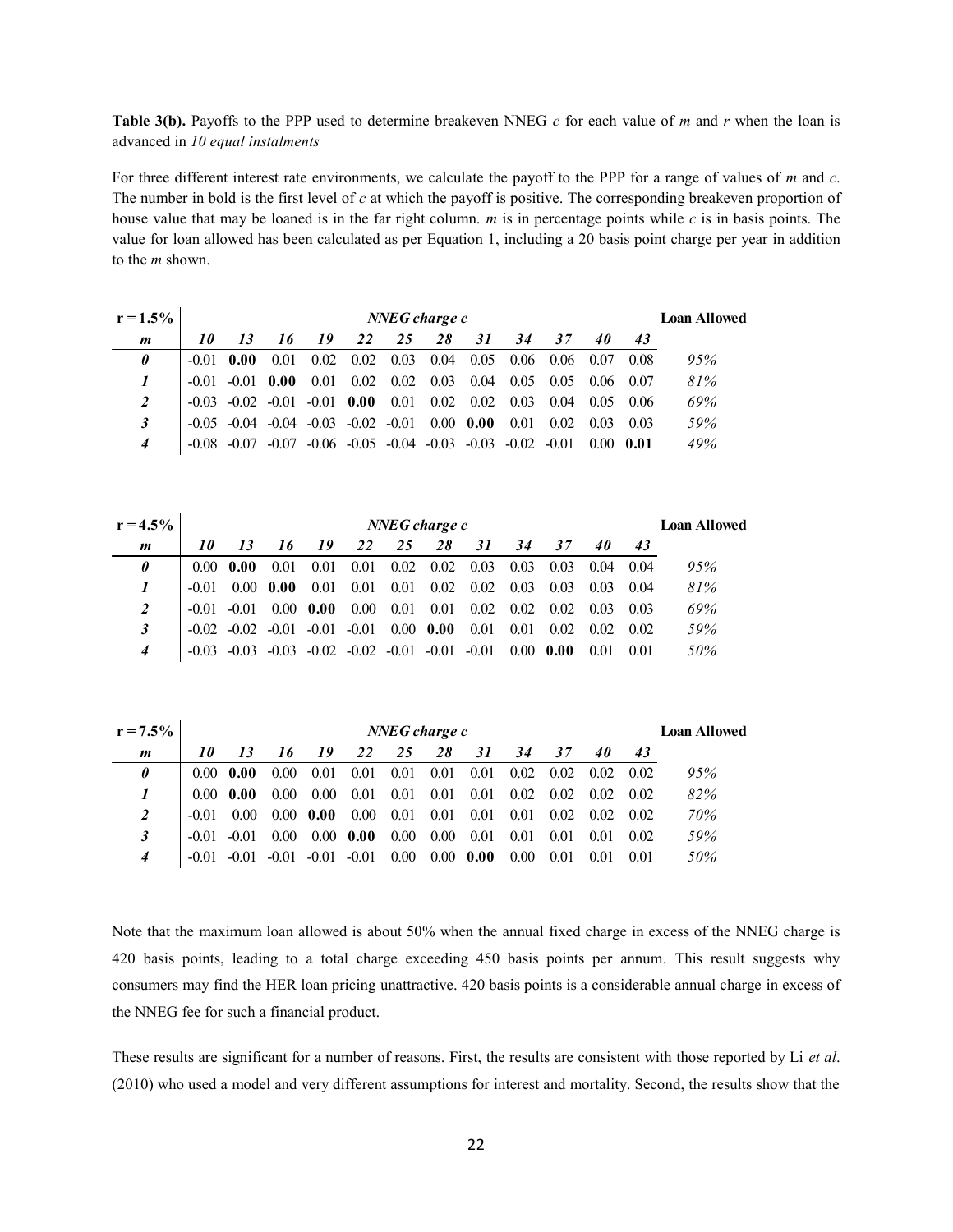maximum loan values available to borrowers could be made attractive through an efficient pricing and administration mechanism under which the loans were based on a floating rate. This is undoubtedly a factor in explaining the low take-up rates for HER loans. Third, even greater loan amounts could be made if the loan is disbursed in instalments.

#### **5. Discussion and Further Possibilities**

In this section we discuss some further issues with the design of the loan structure and its wider applicability. One of the concerns for which our data is inadequate is a question of whether the risk of under-maintenance of the homes discussed in Section 2 has been completely accounted for. Our baseline model assumes that the maintenance is carried out by the homeowner because of the incentive effects of tying the repayment rate to the index; although, elderly or partially disabled homeowners may find this difficult or expensive. In some cases, the PPP may choose to raise the administrative fees to account for maintenance expenditures carried out by the PPP itself. More complexity can be introduced into contracts based on standards and costs of maintenance in different regions. This could be priced by our model, but is not the focus of this paper.

There is also a question of wider applicability of the proposed structure. Our focus in this paper is on the provision of financing for LTC, as the issue will increasingly challenge policymakers. This focus allows us to suggest government involvement, a specific funding structure and policy response. Moreover, in the context of LTC considerations, it is more reasonable to model the behaviour of homeowners as seeking equity release in order to age in place and manage daily expenses, including care costs, and not for the purpose of seeking an additional way to invest in the future variability of house prices and of differences in their individual house's price and the index.

However, the potential for a similar lending and securitization structure open to a wider class of borrowers is worth evaluating carefully. A more generally available HER product based on our proposed structure may not be appealing to policymakers and would thus require a different level of market co-ordination and more complex rules and modelling considerations that are beyond the scope of this paper.

Also, products such as home reversion agreements currently allow investors to purchase equity in individual homes, and to that extent they are similar to our proposals. In home reversion agreements, individual homeowners effectively sell a certain amount of equity in their home at a deeply discounted price that reflects their life expectancy and house price forecasts. The high discounts again reflect the idiosyncratic risks from individual properties and the combined risks built into the NNEG that affect traditional fixed rate HER products. Any alternative structure that would match our proposal would be based on the principle of unbundling and reallocation of risks, thereby attracting funders wishing to be exposed to residential real estate as an asset class.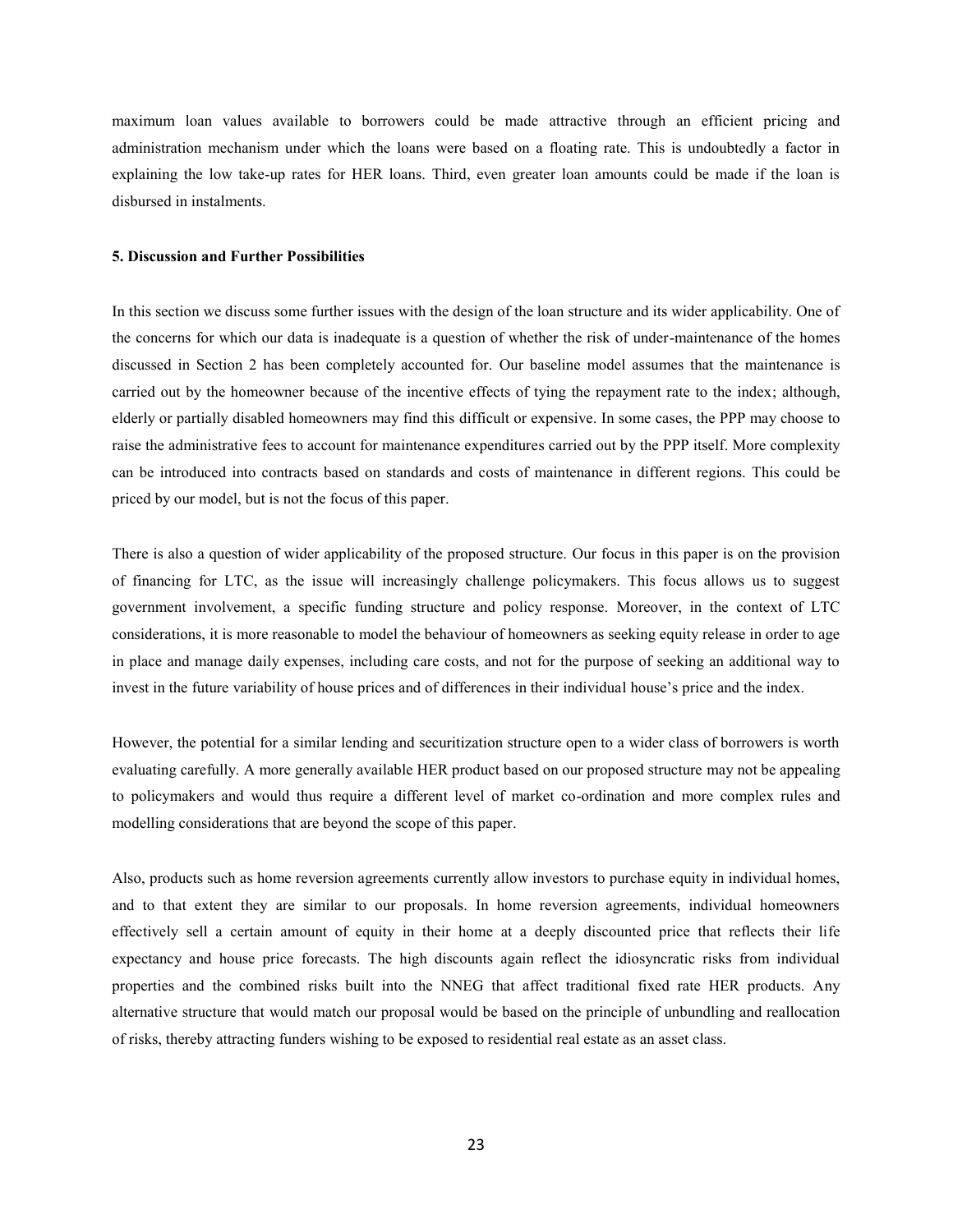Finally, a further possibility exists for policymakers to lay off more risk. In the United States, the FHFA has recently made successful efforts to pass some credit risk to private parties (Goodman *et al*., 2013). This shows that it may be further possible for the state to pass some risk from an NNEG to the private sector through the PPP's residual account.

A second securitisation of the residual account (in the PPP) is possible in order that private investors could share the risk of the NNEG. Income to the residual account occurs from:

- NNEG premiums incorporated into the loans,
- the fee charged for administrative, maintenance and servicing included in the loans; and
- settlement payments when the residual account is negative.

Payments from the residual account occur from:

- payments required by the NNEG when the loan value exceeds the house value on sale;
- expenses incurred by the PPP for administration, maintenance and servicing; and
- dividends to investors to share any profits in the residual account.

The payments on the NNEG arise because the loan value exceeds the house value on sale. The date at which this comparison takes place is on the sale of the house due to either institutionalization or on death. Hence, the risk associated with the NNEG includes both morbidity and mortality. Where the house price at sale exceeds the value of the loan, the homeowner would have the option to receive the excess on sale or to seek a mortgage for the loan amount and retain the home. If the expected sale price is close to the loan value, and if the property were deemed suitable for social housing, the homeowner might agree to transfer ownership to the PPP and reduce sale related costs, so that the home could be used for social housing.

Andrews (2012) discusses this type of product design and proposes that differences between the expected date of entry into care and the actual date of entry into care could be handled by a swap. If this were done then the securitization of the residual account would be a pure play on the efficiency of the loan process and deviations in actual house price improvement from the HPI. Some financial institutions might prefer such a 'purer' securitization; hence, the available market for participation in these financial transactions might be broadened by having both a swap and a securitization, which could lead to greater efficiency. In the absence of such a swap, any differences between expected and actual date of entry into care would be part of the residual account.

#### **6. Conclusion**

We have shown that disbursing the loan in instalments decreases the required NNEG premium and could be used as a way to increase the maximum loan value, potentially resulting in loan values of up to 95 per cent of appraised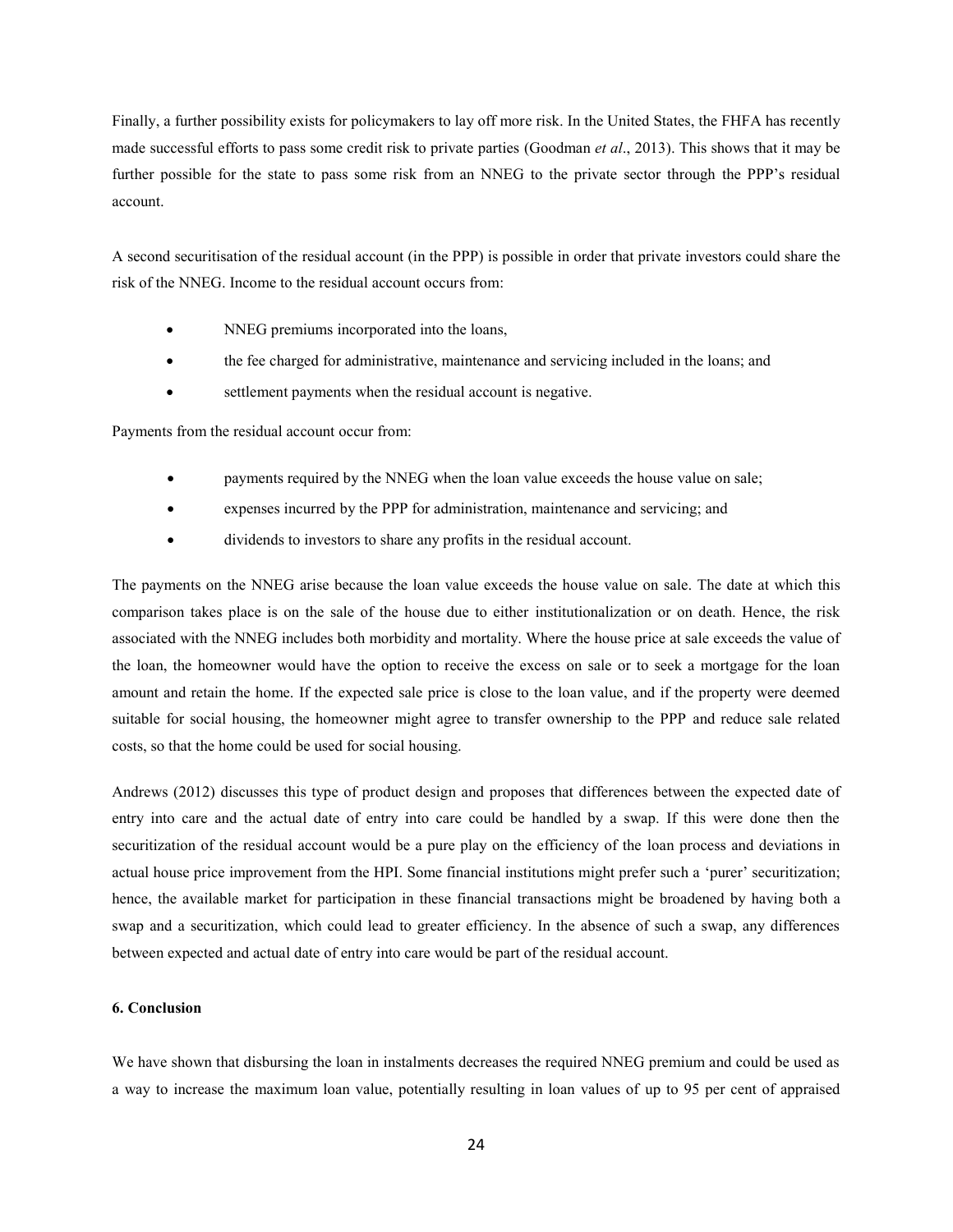value. It is important for authorities or private institutions to organise the collection of more data that would allow for greater precision in pricing, and reduce the range of uncertainty. However, the results are so strikingly different from the pricing that appears to be available in the market today that greater consideration regarding how the HER loan is structured is warranted.

Our findings have implications for HER products in general and especially for HER products related to LTC. Davidson (2009) suggests that HER may affect demand for LTC insurance and is a substitute for such insurance. Our proposed structure may also be generalized and widened to offer an alternative approach to the challenges recognized by Shiller and Weiss (1999) in terms of offering home equity insurance to homeowners.

Population aging is increasing the interest in LTC provision. Various reports (e.g., Sutherland, 1999) have recommended that England provide a better organised system of LTC provision, but their recommendations have not been implemented fully because they have been judged too costly, among reasons given. Following the most recent commission's report (Dilnot *et al*., 2011), the government has proposed legislation that revises the available financial support regarding LTC. In view of this, the paper has a practical application. It proposes a specific HER loan in respect of LTC costs that might be provided by a PPP, where the loan administration would be highly efficient and the NNEG risk could be borne by private investors through a securitization. This would support the government's proposed legislation and help address increasing concerns about long-term care financing for the elderly.

The market associated with the provision of the NNEG exhibits unfulfilled potential. If the market structure demonstrated in this paper were adopted, we expect that a more competitive market in HER loans would be available.

#### **Acknowledgements**

We are very grateful to Jim Griffin and Pradip Tapadar for helpful discussions and comments. We are also grateful for a Faculty of Sciences Research Grant from the University of Kent for assistance with purchasing the housing data required for the study. We acknowledge the useful comments received from two anonymous referees that provided guidance on how to improve this paper.

#### **References**

- Andrews, D. (2009). *Requirements to Make the Housing Asset a Viable Retirement Asset.* SOA Monograph M-F109, Society of Actuaries, Schaumburg, USA.
- Andrews, D. (2012). Using housing wealth to fund long term care. Paper presented at the International Actuarial Association Colloquium on The Actuarial Profession and Social and Economic Development, Hong Kong, May.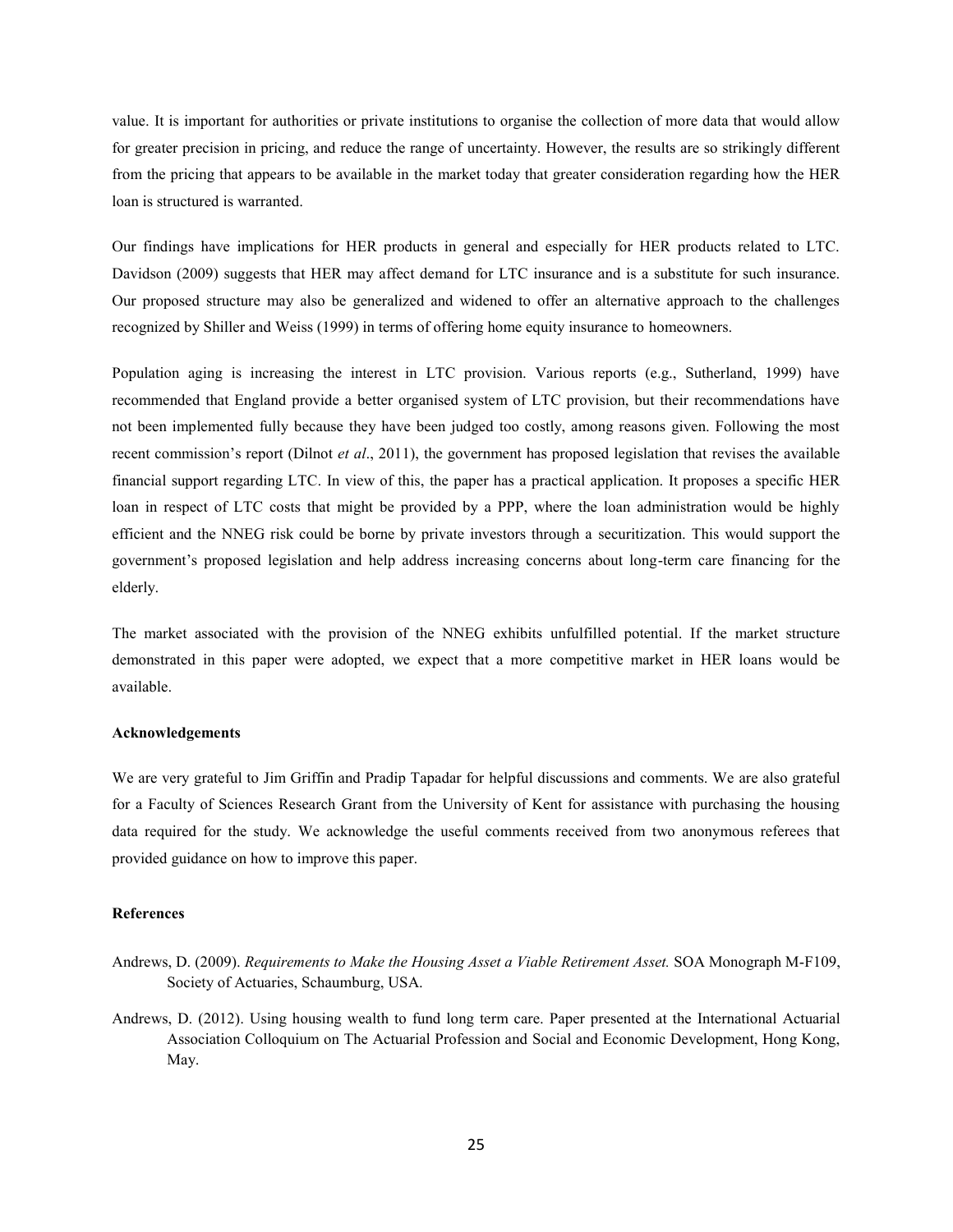- Bailey, M. J., Muth, R. F., & Nourse, H. O. (1963). A regression method for real estate price index construction. *Journal of the American Statistical Association*, **58**, 933-942.
- Burgess, G., Monk, S., & Williams, P. (2013). *Equity Release Amongst Older Homeowners.*Cambridge Centre for Housing and Planning Research, Cambridge.
- Calnea Analytics (2007). Land Registry House Price Index Methodology. [www.calnea.com](http://www.calnea.com/) [accessed June 2013].
- Case, K. E., & Shiller, R. J. (1987). Prices of single-family homes since 1970: New indexes for four cities. *New England Economic Review*, September, 45-56.
- Case, K. E., & Shiller, R. J. (1989). The efficiency of the market for single-family homes. *American Economic Review*, **79**, 125-137.
- Castle Trust (2014). July 2014 Income Housa Product Termsheet. http://castletrust.co.uk/downloads/income/2014/07/Termsheet/Income Housa - Termsheet July 2014.pdf [accessed September 2014].
- Davidoff, T. (2004). Maintenance and the home equity of the elderly. Working Paper, Fisher Center for Real Estate and Urban Economics, University of California Berkeley.
- Davidoff, T. (2010). Home equity commitment and long term care insurance demand. *Journal of Public Economics*, **94**, pp. 44-49.
- Dilnot, A., Warner, N. & Williams, J. (2011). *Fairer Care Funding: The Report of the Commission on Funding of Care and Support.* United Kingdom.
- Dorling, D., & Cornford, J. (1995). Who has negative equity? How house price falls in Britain have hit different groups of home buyers, *Housing Studies*, **10**, pp. 151-178.
- Fabozzi, F.J., Shiller, R.J. & Tunaru, R.S. (2012). A pricing framework for real estate derivatives. *Journal of European Financial Management*, **18**, 762-789.
- Gagne, R., Corliss, G., Campbell, K., Ho, C., Koklefsky, B., Lucas, R., Oberman-Smith, S., Perry, E., Purushotham, M. & Shaughnessy, M. (2011). *Long-Term Care Experience Committee Intercompany Study Report 6 1984 – 2007.* Society of Actuaries, Schaumburg, USA.
- Goodman, L. S., Yang, L., and Landy, B. (2013). The first GSE risk-sharing deal: An effective risk transfer mechanism?, *The Journal of Structured Finance*, **19**, 33-42.
- Hancock, R. (2000). Estimating the housing wealth of older home owners in Britain. *Housing Studies*, **15**, 561-579.
- Hosty, G.M., Groves, S.J., Murray, C.A. & Shah, M. (2008). Pricing and risk capital on the equity release market. *British Actuarial Journal*, **14**, 41 – 91.
- Jagger, C. (2012). *Longevity Bulletin 04.* Institute and Faculty of Actuaries, London.
- Ji, M., Hardy, M. & Li, J.S-H. (2011). Markovian approaches to joint-life mortality, *North American Actuarial Journal*, **15**, 357 – 376.
- Ji, M., Hardy, M. & Li, J.S-H. (2012). A Semi-Markov multiple state model for reverse mortgage terminations, *Annals of Actuarial Science*, **6**, 235 – 257.